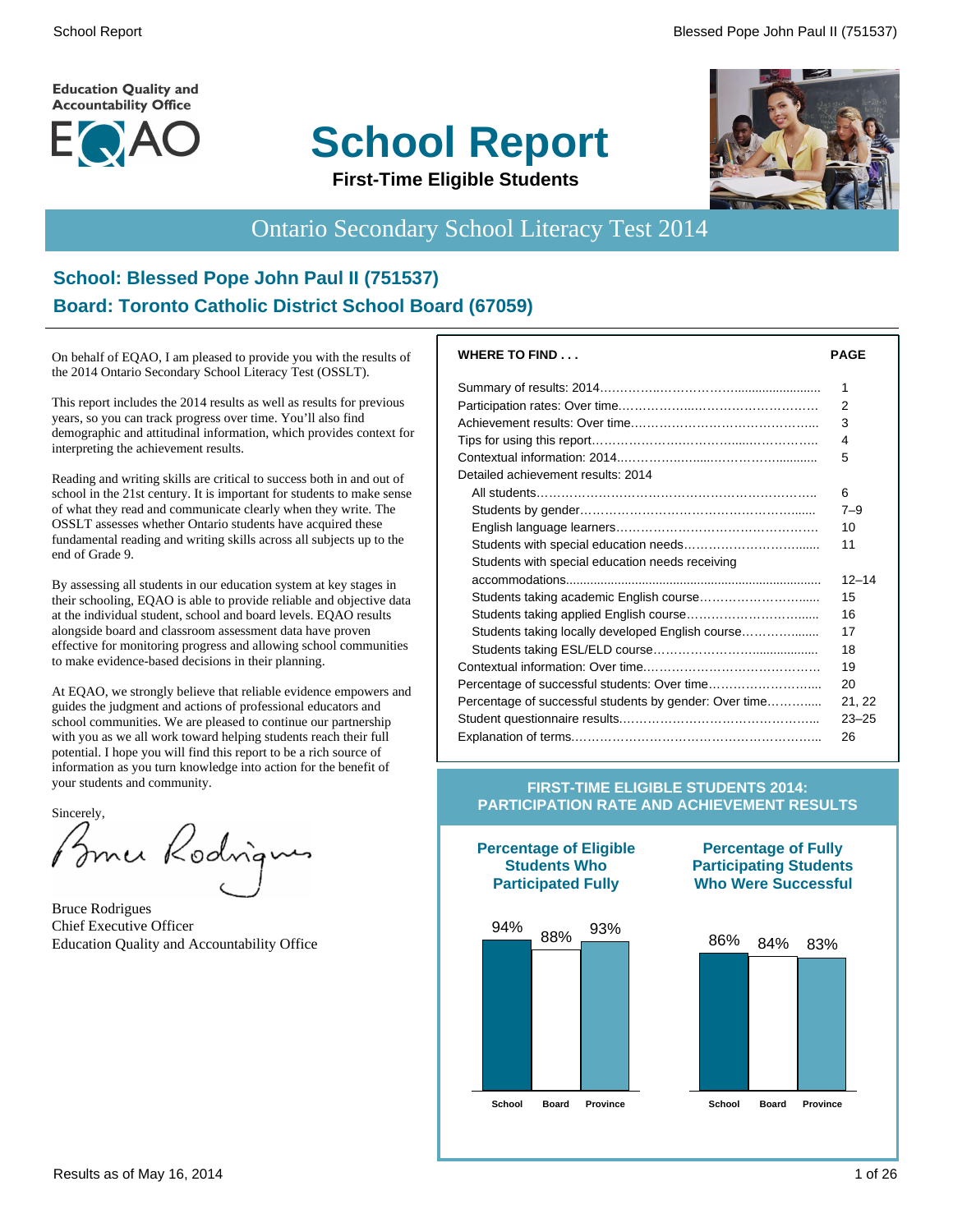#### Ontario Secondary School Literacy Test 2014



| <b>Number of First-Time Eligible Students</b>                                                   |       |       |       |      |       |  |  |  |  |
|-------------------------------------------------------------------------------------------------|-------|-------|-------|------|-------|--|--|--|--|
| <b>March 2012</b><br><b>April 2010</b><br><b>March 2011</b><br><b>March 2014</b><br>Spring 2013 |       |       |       |      |       |  |  |  |  |
| School                                                                                          | 336   | 336   | 348   | 364  | 317   |  |  |  |  |
| Board                                                                                           | 7 263 | 7 414 | 7 050 | 7268 | 7 102 |  |  |  |  |
| Province<br>153 635<br>147 306<br>143 358<br>141815<br>153 490                                  |       |       |       |      |       |  |  |  |  |

\* Percentages in graphs may not add up to 100, due to rounding.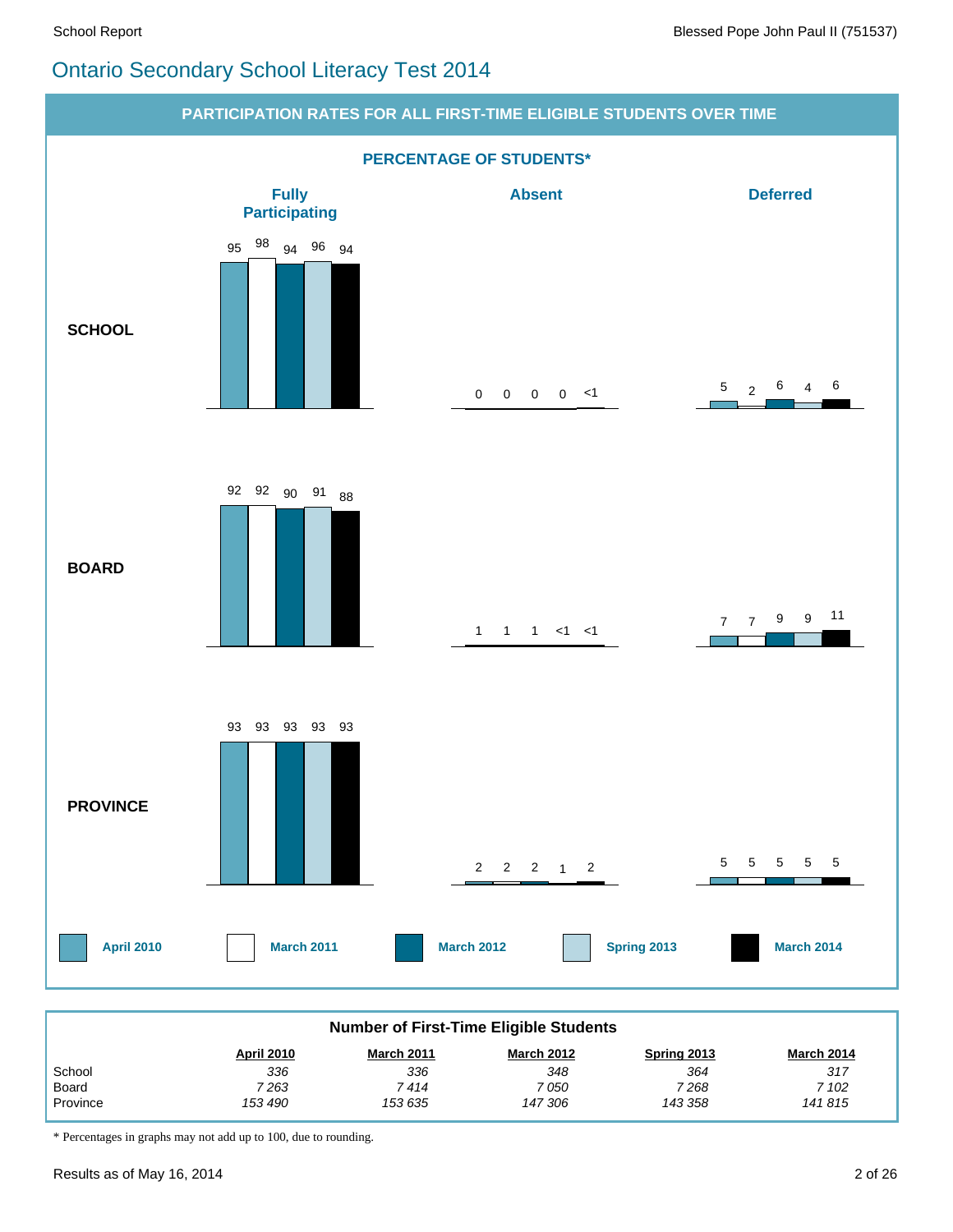# Ontario Secondary School Literacy Test 2014



\* Percentages in graphs may not add up to 100, due to rounding.

 *142 955*

 *143 246*

 *137 002*

 *134 033*

Province

 *131 712*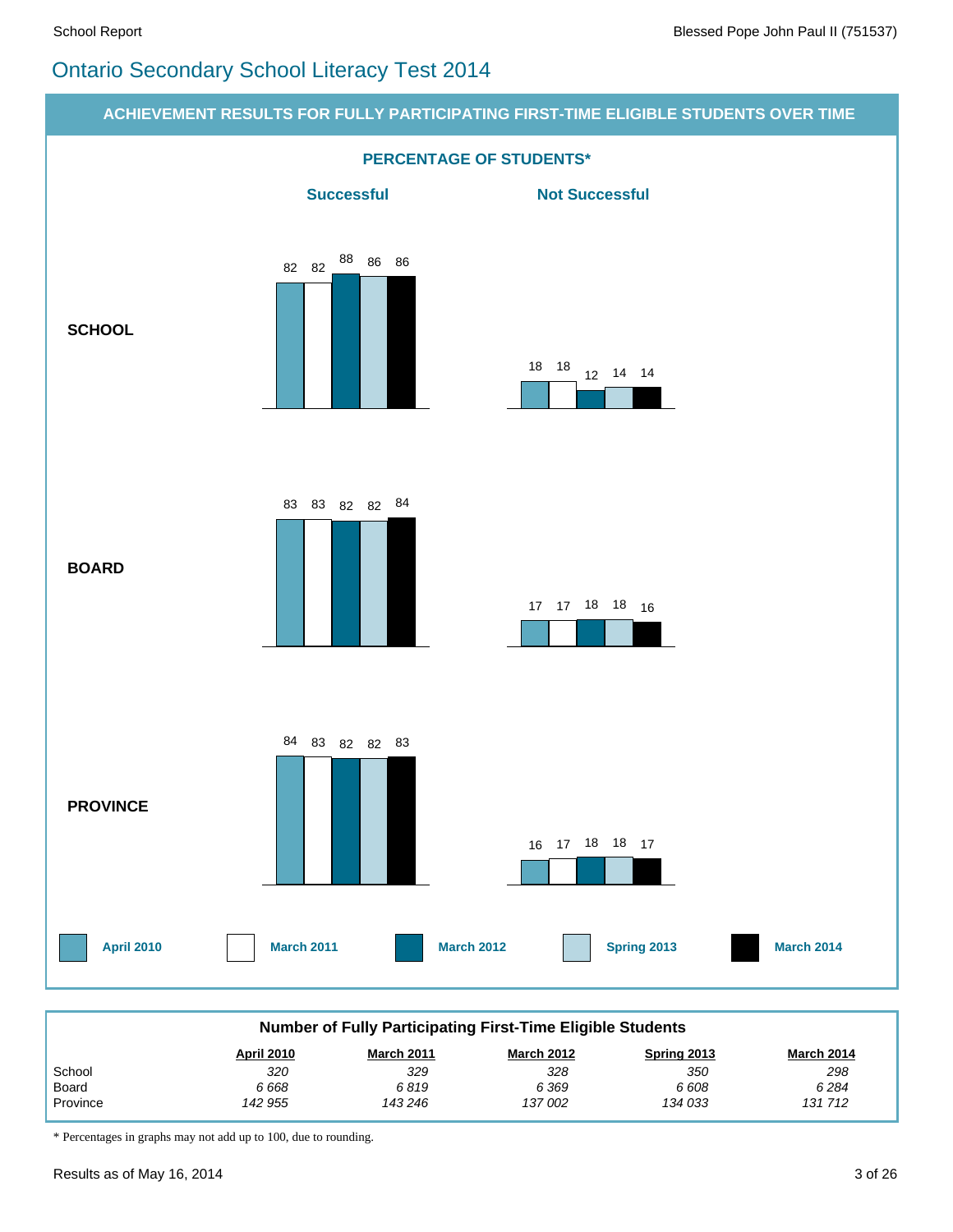Each school is unique. To appreciate the distinctive character of a school, look at the contextual information to understand the features and characteristics of the community it serves.

#### $C<sub>3</sub>$

This test captures the performance of students at one point in time each year. Consider the results along with other information about students' performance.

#### $\alpha$

Exercise caution when interpreting results for small schools. Results may vary considerably from year to year, and differences may look exaggerated. For example, in a group of 30 students, a difference of 10% represents only three students.

#### $C<sub>3</sub>$

Trends may be difficult to identify or to interpret. This is especially true in small schools or in schools where there is a high turnover in the student population.

#### $C<sub>3</sub>$

EQAO values students' privacy. Beginning in 2012- 2013, results are not reported publicly for schools where fewer than 10 students fully participated because it might be possible to identify individual students. Prior to 2012-2013, results were not reported publicly for schools where fewer than 15 students fully participated.

#### **TIPS WHAT IS IN THIS REPORT?**

This report shows how well students at this school have met the minimum standard for literacy to the end of Grade 9 as set out in *The Ontario Curriculum.*

#### **This report includes**

- results for this school compared to the board and province;
- a comparison of results of the current and previous administrations to aid in monitoring improvement and
- $\bullet$  information about the characteristics of the students who participated.

#### **Specifically, you will find**

- summary graphs showing participation and success rates;
- $\bullet$  detailed tables and graphs showing results for various groups of students, e.g., by gender, English language learners;
- student questionnaire results and
- an explanation of all terms used in this report.

#### **HOW TO USE THIS REPORT**

- $\bullet$  Examine the contextual information to understand the similarities and differences among this school, the board and the province. Consider the challenges that any differences might present.
- $\bullet$  Examine the school results.
	- Are these results consistent with what you would expect?
	- · How do these results compare to the provincial results?
	- How do these results compare over time?
	- · What influence might students' attitudes have on student performance (refer to the questionnaire results)?
- $\bullet$  Speak to the school principal or the school council chair about the goals for improving student performance.

The Education Quality and Accountability Office is an independent agency that gathers information about student achievement through province-wide assessments.

Learn more about us at www.eqao.com.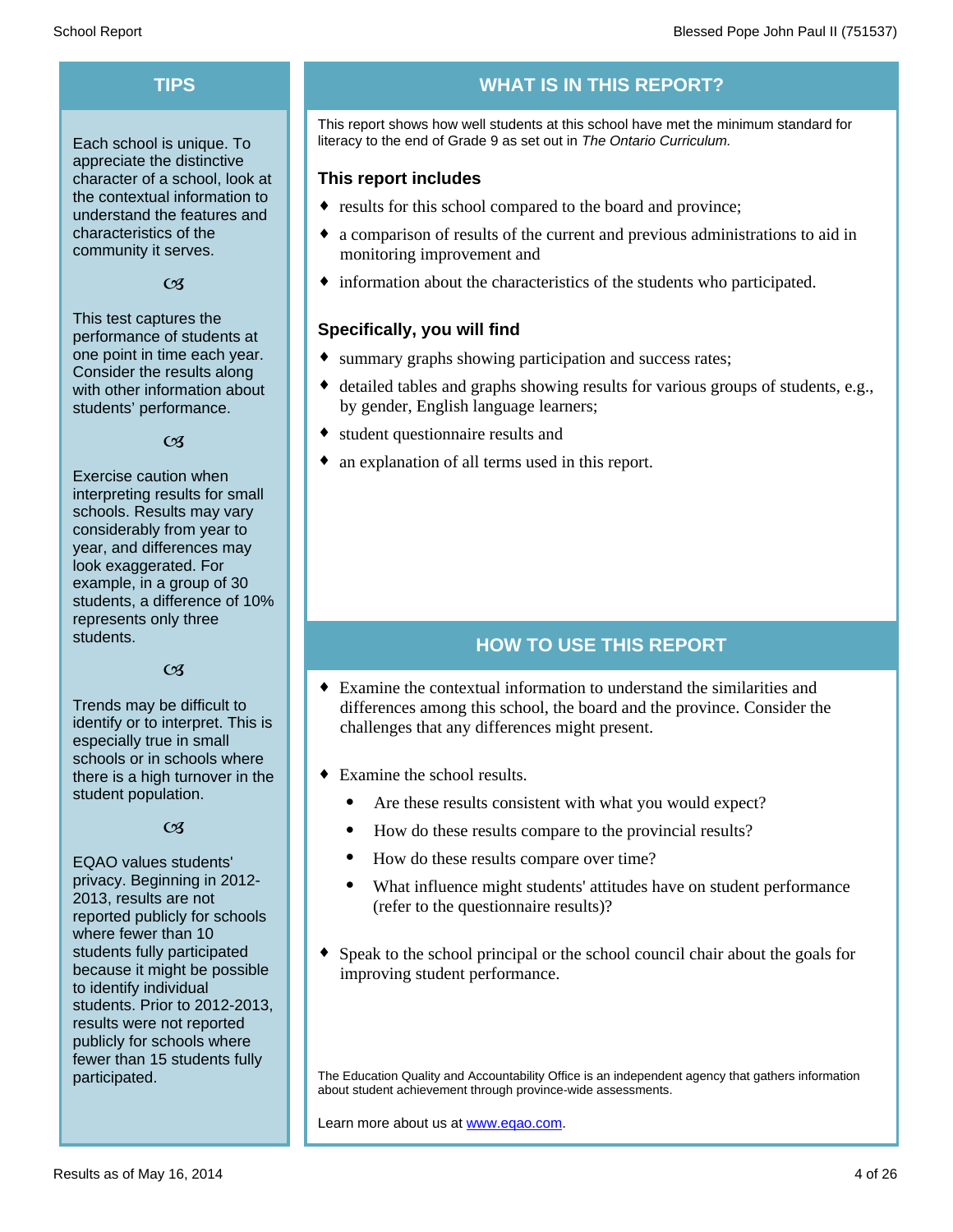#### Contextual Information

This information provides a context for interpreting the school's results.

|                                                                                        |                  | <b>School</b><br><b>Board</b> |                                              |        | <b>Province</b> |         |
|----------------------------------------------------------------------------------------|------------------|-------------------------------|----------------------------------------------|--------|-----------------|---------|
| <b>Enrolment</b>                                                                       |                  |                               |                                              |        |                 |         |
| Number of first-time eligible students                                                 |                  | 317                           |                                              | 7 102  |                 | 141 815 |
| Number of schools with first-time eligible students                                    |                  | n/a                           |                                              | 36     |                 | 789     |
| Number of students who were exempted                                                   |                  | 3                             |                                              | 54     |                 | 1 500   |
|                                                                                        |                  |                               | Number Percent Number Percent Number Percent |        |                 |         |
| <b>Participation in the Test</b>                                                       |                  |                               |                                              |        |                 |         |
| Of all first-time eligible students, those who participated fully in the assessment    | 298              | 94%                           | 6 2 8 4                                      | 88%    | 131712          | 93%     |
| Of all first-time eligible students, those who were absent                             | 1                | $<$ 1%                        | 32                                           | $<$ 1% | 2 5 2 1         | 2%      |
| Of all first-time eligible students, those who were deferred                           | 18               | 6%                            | 786                                          | 11%    | 7582            | 5%      |
| Gender <sup>†</sup> Based on number of first-time eligible students                    |                  |                               |                                              |        |                 |         |
| Female                                                                                 | 163              | 51%                           | 3628                                         | 51%    | 69 290          | 49%     |
| Male                                                                                   | 154              | 49%                           | 3474                                         | 49%    | 72 521          | 51%     |
| Gender not specified                                                                   | $\theta$         | 0%                            | 0                                            | 0%     | $\overline{4}$  | $<$ 1%  |
| <b>Student Status</b> <sup>†</sup> Based on number of first-time eligible students     |                  |                               |                                              |        |                 |         |
| English language learners*                                                             | 22               | 7%                            | 992                                          | 14%    | 8465            | 6%      |
| English language learners receiving special provisions**                               | 16               | 5%                            | 551                                          | 9%     | 4 667           | 4%      |
| Students with special education needs (excluding gifted)*                              | 32               | 10%                           | 1 147                                        | 16%    | 25 686          | 18%     |
| Students with special education needs receiving accommodations (excluding<br>gifted)** | 25               | 8%                            | 871                                          | 14%    | 20823           | 16%     |
| Course Type in English <sup>†</sup> Based on number of first-time eligible students    |                  |                               |                                              |        |                 |         |
| Academic                                                                               | 272              | 86%                           | 4957                                         | 70%    | 102 020         | 72%     |
| Applied                                                                                | 26               | 8%                            | 1508                                         | 21%    | 30 331          | 21%     |
| Locally developed                                                                      | 12               | 4%                            | 166                                          | 2%     | 4744            | 3%      |
| ESL/ELD                                                                                | 6                | 2%                            | 389                                          | 5%     | 3 201           | 2%      |
| Other                                                                                  | $\boldsymbol{l}$ | $<\!\!1\%$                    | 82                                           | 1%     | 1 504           | 1%      |
| Language <sup>††</sup> Based on Student Questionnaire data                             |                  |                               |                                              |        |                 |         |
| Number of Respondents:                                                                 | 298              |                               | 6223                                         |        | 128 649         |         |
| First language learned at home was other than English                                  | 101              | 34%                           | 2 161                                        | 35%    | 29 032          | 23%     |
| Speak only or mostly English at home                                                   | 185              | 62%                           | 3629                                         | 58%    | 94 954          | 74%     |
| Speak another language (or other languages) as often as English at home                | 94               | 32%                           | 1 861                                        | 30%    | 23 944          | 19%     |
| Speak only or mostly another language (or other languages) at home                     | 18               | 6%                            | 681                                          | 11%    | 8649            | 7%      |

† Contextual data are provided by schools and/or boards through the Student Data Collection process. Some data may be missing because they were not provided by schools or boards.

\* See Explanation of Terms.<br>\*\* Percentages are based on fix

Percentages are based on fully participating students.

†† Contextual data pertaining to "language" are gathered from the Student Questionnaire completed by students. Some data may be missing because they were not provided by students.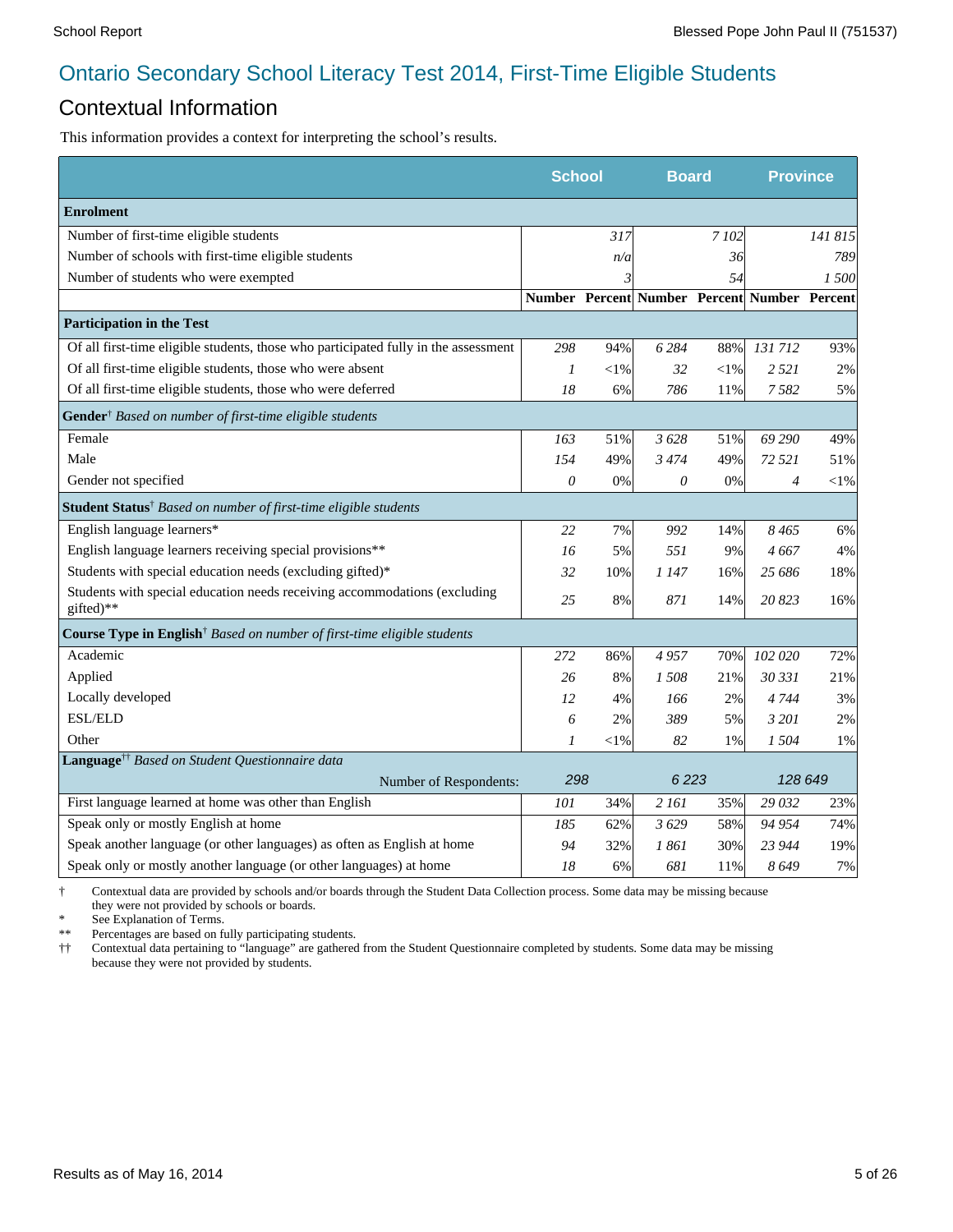# Results for All Students\*

|                            | <b>First-Time Eligible Students</b> |        |                            |                                 |                            |                            |                                  |  |  |  |
|----------------------------|-------------------------------------|--------|----------------------------|---------------------------------|----------------------------|----------------------------|----------------------------------|--|--|--|
|                            |                                     |        | All                        |                                 | <b>Fully Participating</b> |                            |                                  |  |  |  |
|                            | <b>School</b><br>$# = 317$          |        | <b>Board</b><br>$# = 7102$ | <b>Province</b><br>$# = 141815$ | <b>School</b><br>$# = 298$ | <b>Board</b><br>$# = 6284$ | <b>Province</b><br>$# = 131 712$ |  |  |  |
| Successful                 | 257                                 | 81%    | 74%                        | 77%                             | 86%                        | 84%                        | 83%                              |  |  |  |
| Not Successful             | 41                                  | 13%    | 14%                        | 16%                             | 14%                        | 16%                        | 17%                              |  |  |  |
| <b>Fully Participating</b> | 298                                 | 94%    | 88%                        | 93%                             |                            |                            |                                  |  |  |  |
| Absent                     |                                     | $<$ 1% | $<$ 1%                     | 2%                              |                            |                            |                                  |  |  |  |
| Deferred                   | 18                                  | 6%     | 11%                        | 5%                              |                            |                            |                                  |  |  |  |

#### Results for All First-Time Eligible Students



# Results for Fully Participating First-Time Eligible Students

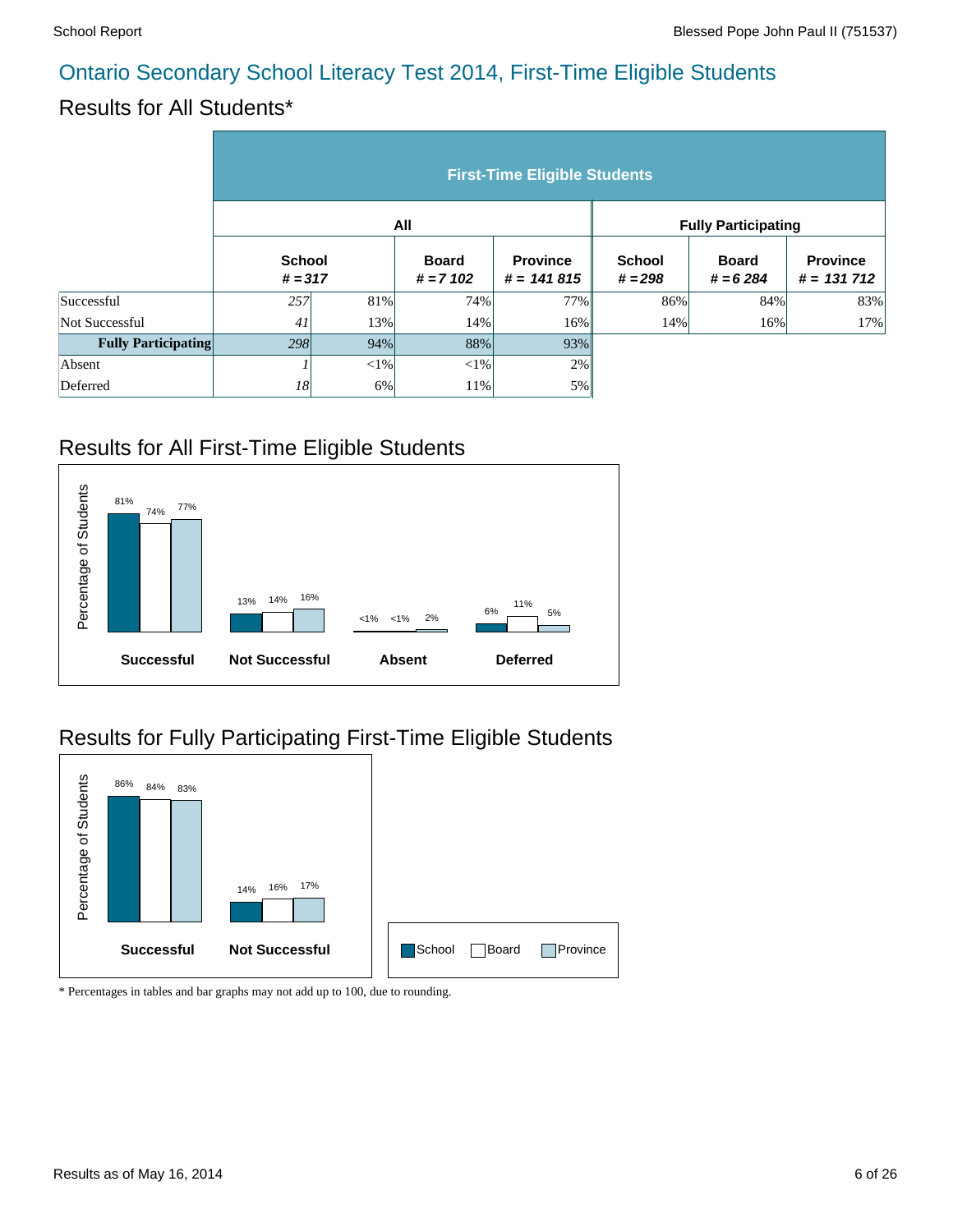# School Results by Gender\*†

|                            | <b>School Results by Gender</b><br><b>First-Time Eligible Students</b> |           |                          |       |                            |                            |  |  |  |  |
|----------------------------|------------------------------------------------------------------------|-----------|--------------------------|-------|----------------------------|----------------------------|--|--|--|--|
|                            |                                                                        |           | All                      |       |                            | <b>Fully Participating</b> |  |  |  |  |
|                            | <b>Female</b>                                                          | $# = 163$ | <b>Male</b><br>$# = 154$ |       | <b>Female</b><br>$# = 157$ | <b>Male</b><br>$# = 141$   |  |  |  |  |
| Successful                 | 138                                                                    | 85%       | <i>119</i>               | 77%   | 88%                        | 84%                        |  |  |  |  |
| Not Successful             | 19                                                                     | 12%       | 22                       | 14%   | 12%                        | 16%                        |  |  |  |  |
| <b>Fully Participating</b> | 157<br>96%                                                             |           | 141                      | 92%   |                            |                            |  |  |  |  |
| Absent                     |                                                                        | 0%        |                          | $1\%$ |                            |                            |  |  |  |  |
| Deferred                   |                                                                        | 4%        | 12                       | 8%    |                            |                            |  |  |  |  |

# School Results for All First-Time Eligible Students by Gender



# School Results for Fully Participating First-Time Eligible Students by Gender



\* Percentages in tables and bar graphs may not add up to 100, due to rounding.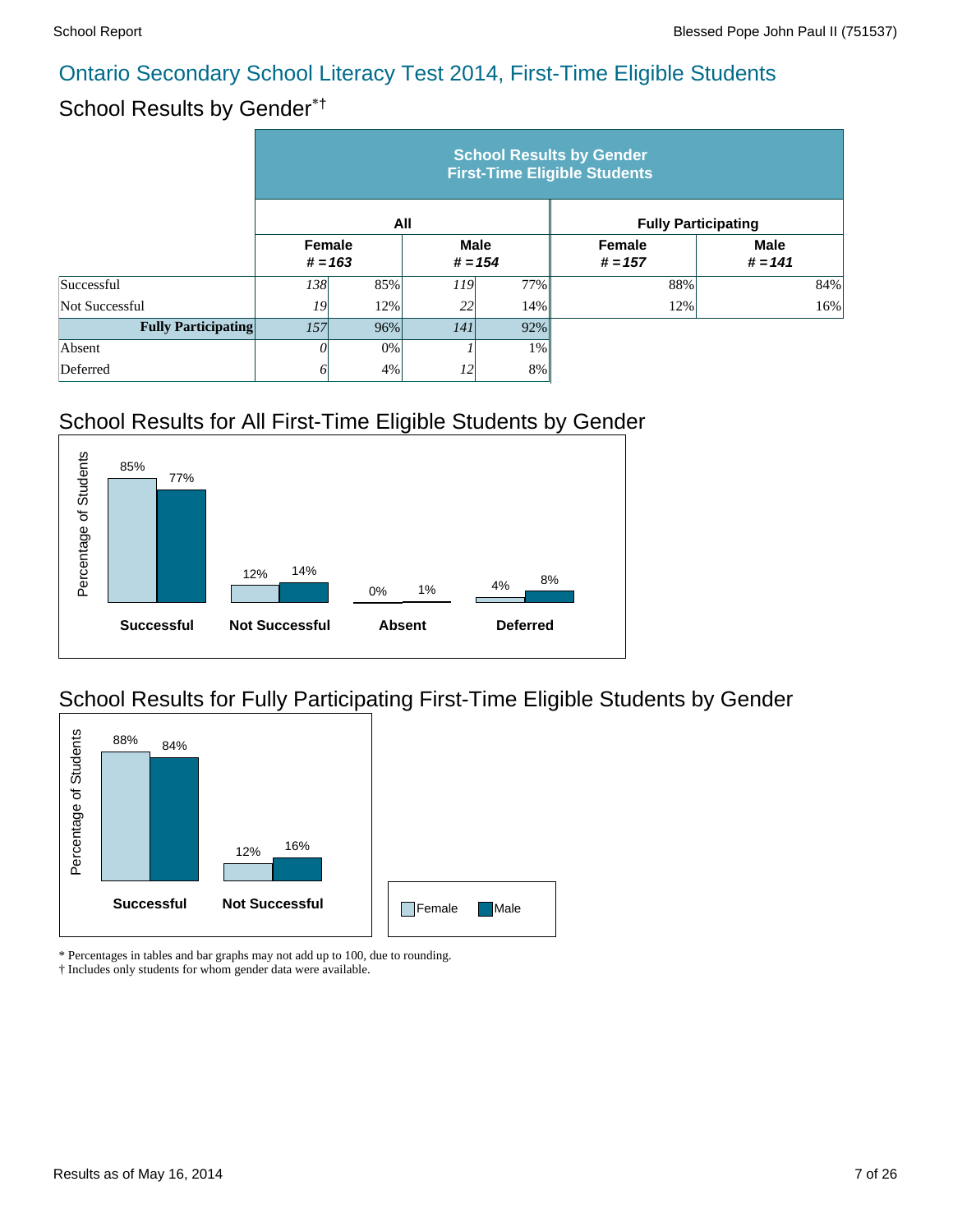#### Board Results by Gender\*†

|                            | <b>Board Results by Gender</b><br><b>First-Time Eligible Students</b> |            |                           |     |                             |                            |  |  |  |  |
|----------------------------|-----------------------------------------------------------------------|------------|---------------------------|-----|-----------------------------|----------------------------|--|--|--|--|
|                            |                                                                       | All        |                           |     |                             | <b>Fully Participating</b> |  |  |  |  |
|                            | <b>Female</b>                                                         | $# = 3628$ | <b>Male</b><br>$# = 3474$ |     | <b>Female</b><br>$# = 3283$ | <b>Male</b><br>$# = 3001$  |  |  |  |  |
| Successful                 | 2 8 7 4                                                               | 79%        | 2 408                     | 69% | 88%                         | 80%                        |  |  |  |  |
| Not Successful             | 409                                                                   | 11%        | 593                       | 17% | 12%                         | 20%                        |  |  |  |  |
| <b>Fully Participating</b> | 90%<br>3 2 8 3                                                        |            | 3 001                     | 86% |                             |                            |  |  |  |  |
| Absent                     | 15                                                                    | $<$ 1%     | 17                        | <1% |                             |                            |  |  |  |  |
| Deferred                   | 9%<br>330<br>13%<br>456                                               |            |                           |     |                             |                            |  |  |  |  |

# Board Results for All First-Time Eligible Students by Gender



#### Board Results for Fully Participating First-Time Eligible Students by Gender



\* Percentages in tables and bar graphs may not add up to 100, due to rounding.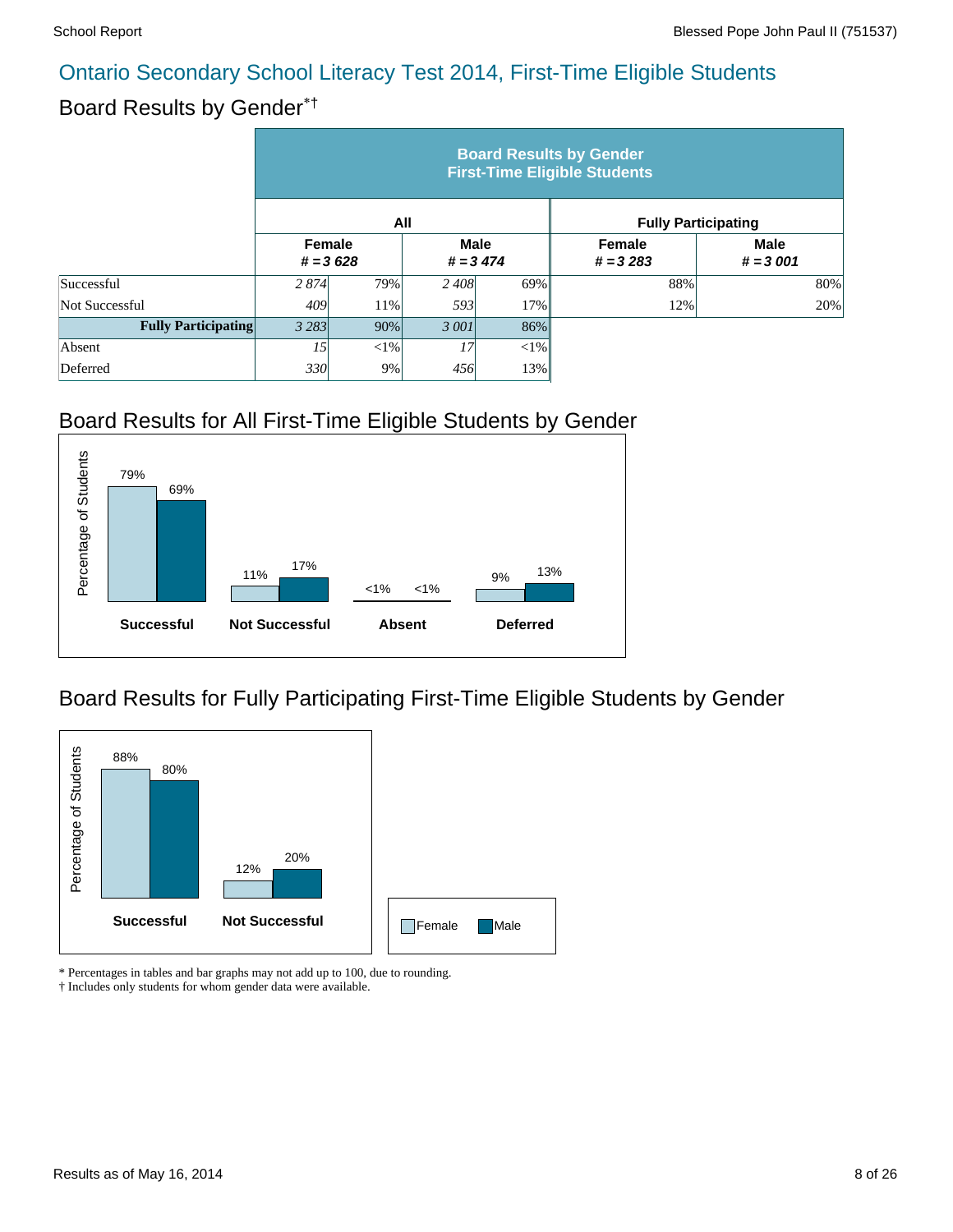# Provincial Results by Gender\*†

|                            | <b>Provincial Results by Gender</b><br><b>First-Time Eligible Students</b> |     |                            |        |                              |                            |  |  |  |  |
|----------------------------|----------------------------------------------------------------------------|-----|----------------------------|--------|------------------------------|----------------------------|--|--|--|--|
|                            |                                                                            | All |                            |        | <b>Fully Participating</b>   |                            |  |  |  |  |
|                            | <b>Female</b><br>$# = 69290$                                               |     | <b>Male</b><br>$# = 72521$ |        | <b>Female</b><br>$# = 65018$ | <b>Male</b><br>$# = 66692$ |  |  |  |  |
| Successful                 | 56 661                                                                     | 82% | 52 252                     | 72%    | 87%                          | 78%                        |  |  |  |  |
| <b>Not Successful</b>      | 8 3 5 7                                                                    | 12% | 14 440                     | 20%    | 13%                          | 22%                        |  |  |  |  |
| <b>Fully Participating</b> | 65 018<br>94%                                                              |     | 66 692                     | $92\%$ |                              |                            |  |  |  |  |
| Absent                     | 1 263                                                                      | 2%  | 1 2 5 6                    | 2%     |                              |                            |  |  |  |  |
| Deferred                   | 3009                                                                       | 4%  | 4 5 7 3                    | 6%     |                              |                            |  |  |  |  |

# Provincial Results for All First-Time Eligible Students by Gender



# Provincial Results for Fully Participating First-Time Eligible Students by Gender



\* Percentages in tables and bar graphs may not add up to 100, due to rounding.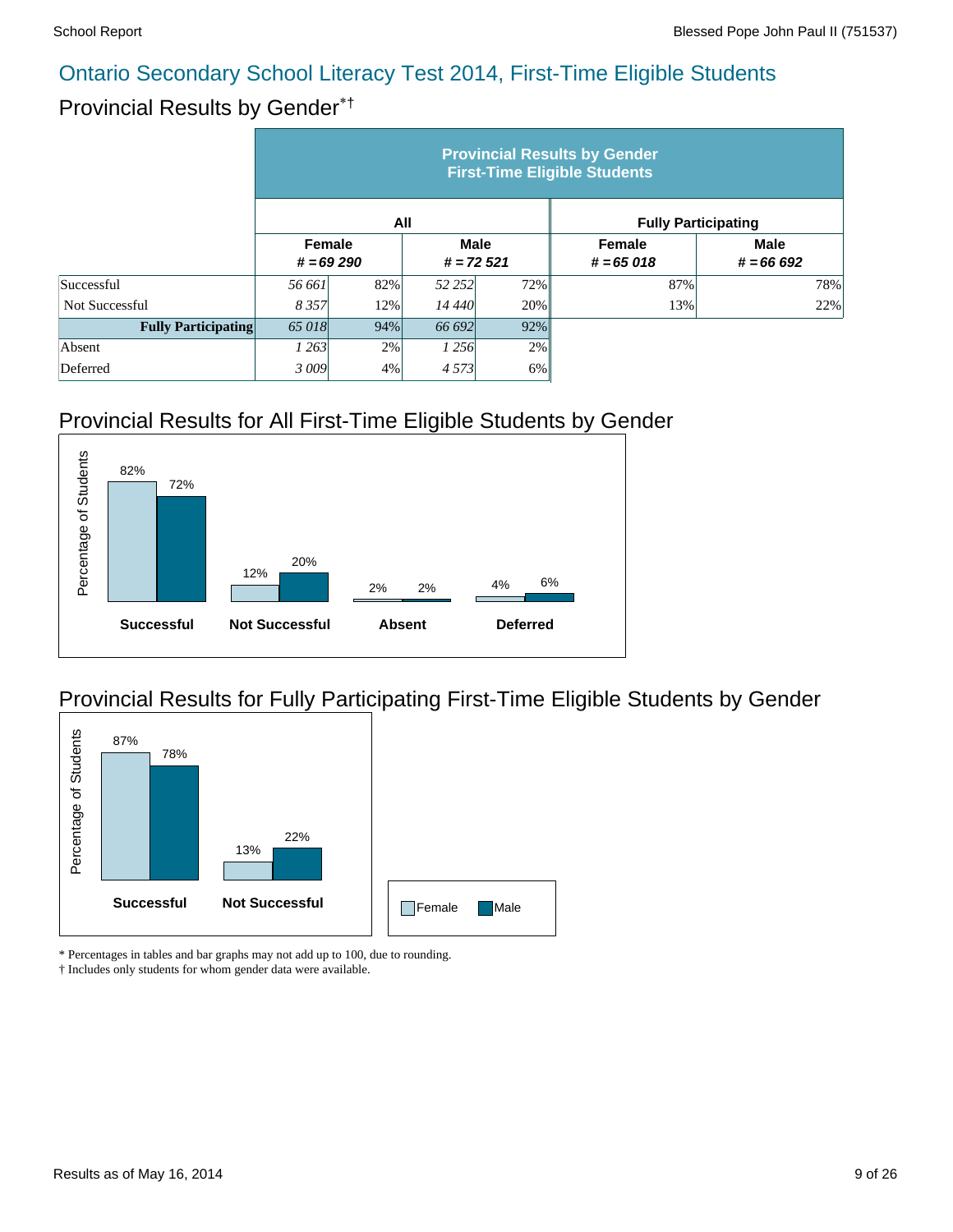# Results for English Language Learners\*

|                            | <b>Results for English Language Learners</b><br><b>First-Time Eligible Students</b> |     |                           |                                |                            |                           |                               |  |  |  |
|----------------------------|-------------------------------------------------------------------------------------|-----|---------------------------|--------------------------------|----------------------------|---------------------------|-------------------------------|--|--|--|
|                            |                                                                                     |     | All                       |                                | <b>Fully Participating</b> |                           |                               |  |  |  |
|                            | <b>School</b><br>$# = 22$                                                           |     | <b>Board</b><br>$# = 992$ | <b>Province</b><br>$# = 8,465$ | <b>School</b><br>$# = 16$  | <b>Board</b><br>$# = 635$ | <b>Province</b><br>$# = 6009$ |  |  |  |
| Successful                 | 12                                                                                  | 55% | 50%                       | 53%                            | 75%                        | 77%                       | 75%                           |  |  |  |
| Not Successful             | 4                                                                                   | 18% | 14%                       | 18%                            | 25%                        | 23%                       | 25%                           |  |  |  |
| <b>Fully Participating</b> | <i>16</i>                                                                           | 73% | 64%                       | 71%                            |                            |                           |                               |  |  |  |
| Absent                     | 0                                                                                   | 0%  | ${<}1\%$                  | 1%                             |                            |                           |                               |  |  |  |
| Deferred                   | 0                                                                                   | 27% | 36%                       | 28%                            |                            |                           |                               |  |  |  |

# Results for All First-Time Eligible English Language Learners



# Results for Fully Participating First-Time Eligible English Language Learners

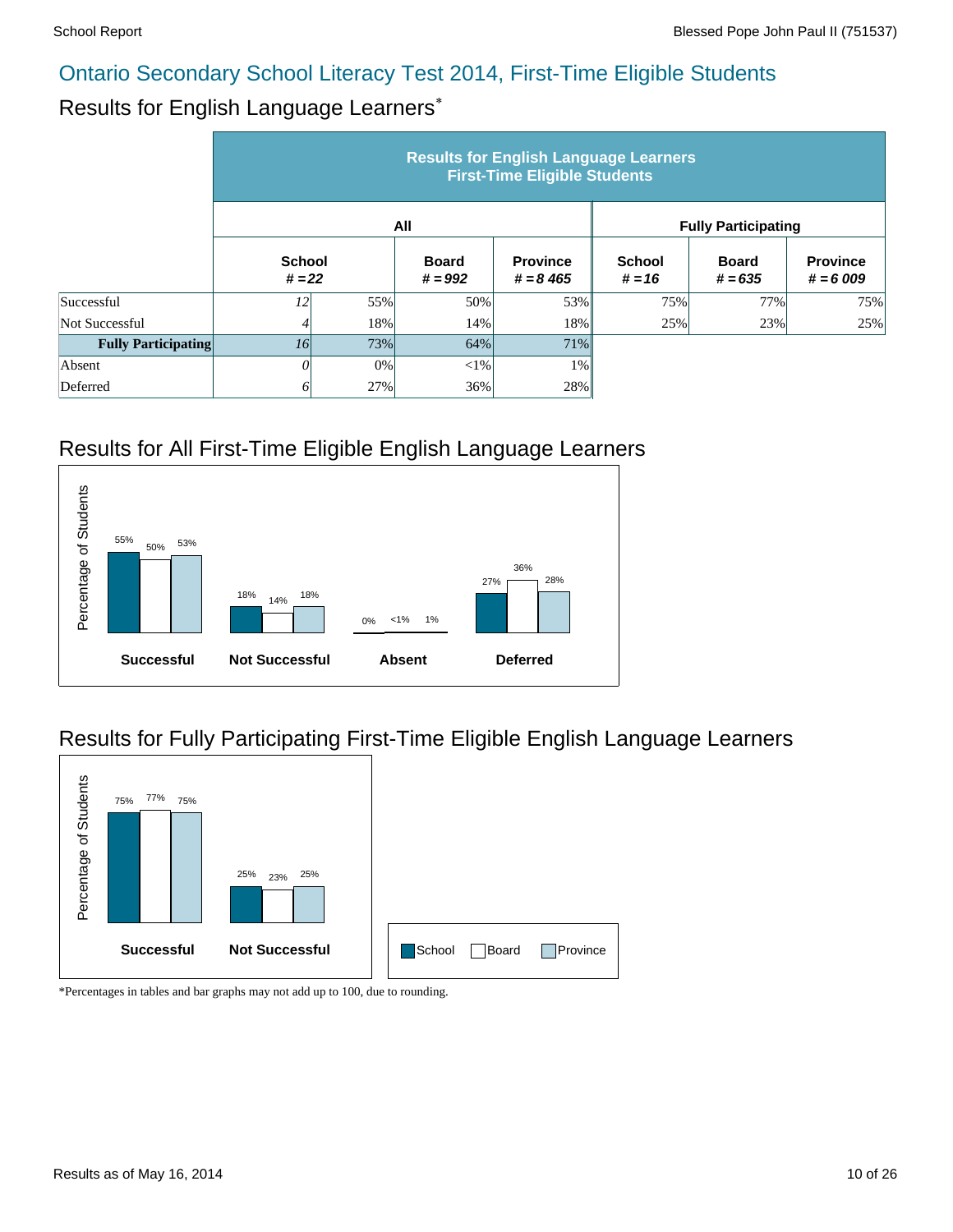Results for Students with Special Education Needs (excluding gifted)\*

|                            | <b>Results for Students with Special Education Needs</b><br>(excluding gifted)<br><b>First-Time Eligible Students</b> |                   |                             |                               |                            |                           |                                |  |  |  |
|----------------------------|-----------------------------------------------------------------------------------------------------------------------|-------------------|-----------------------------|-------------------------------|----------------------------|---------------------------|--------------------------------|--|--|--|
|                            |                                                                                                                       |                   | All                         |                               | <b>Fully Participating</b> |                           |                                |  |  |  |
|                            | <b>School</b><br>$# = 32$                                                                                             |                   | <b>Board</b><br>$# = 1 147$ | <b>Province</b><br>$# = 2566$ | <b>School</b><br>$# = 25$  | <b>Board</b><br>$# = 879$ | <b>Province</b><br>$# = 21914$ |  |  |  |
| Successful                 | 17                                                                                                                    | 53%               | 44%                         | 44%                           | 68%                        | 57%                       | 51%                            |  |  |  |
| Not Successful             | 8                                                                                                                     | 25%               | 33%                         | 42%                           | 32%                        | 43%                       | 49%                            |  |  |  |
| <b>Fully Participating</b> | 25                                                                                                                    | 78%               | 77%                         | 85%                           |                            |                           |                                |  |  |  |
| Absent                     | 0                                                                                                                     | 0%                | 1%                          | 3%                            |                            |                           |                                |  |  |  |
| Deferred                   |                                                                                                                       | 22%<br>23%<br>12% |                             |                               |                            |                           |                                |  |  |  |

#### Results for All First-Time Eligible Students with Special Education Needs (excluding gifted)



Results for Fully Participating First-Time Eligible Students with Special Education Needs (excluding gifted)

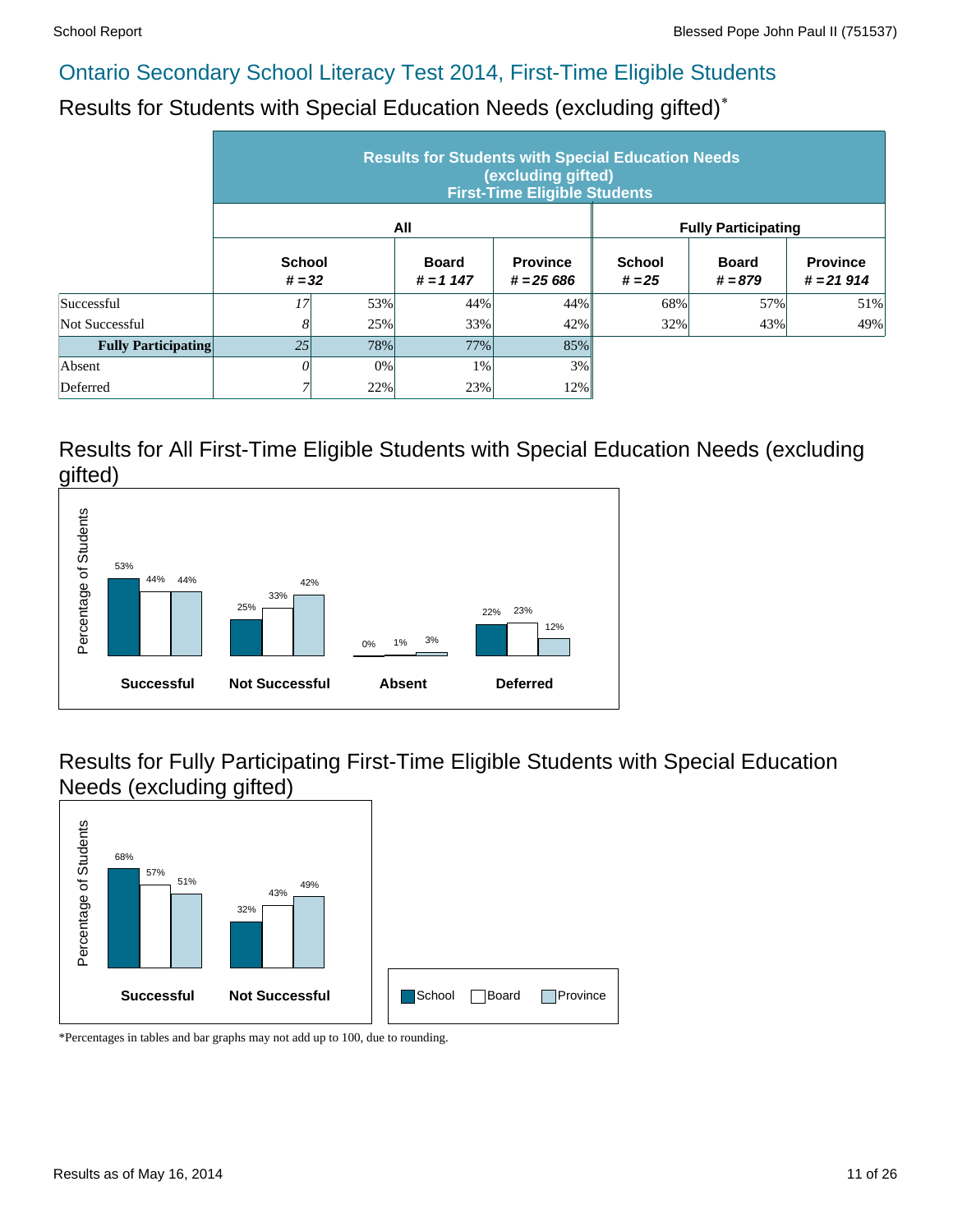School Results for Students with Special Education Needs Receiving Accommodations (excluding gifted)\*

|                            | <b>School Results for Students with Special Education Needs</b><br><b>Receiving Accommodations (excluding gifted)</b><br><b>First-Time Eligible Students</b> |                             |                                 |      |                             |                                 |  |  |  |  |
|----------------------------|--------------------------------------------------------------------------------------------------------------------------------------------------------------|-----------------------------|---------------------------------|------|-----------------------------|---------------------------------|--|--|--|--|
|                            |                                                                                                                                                              |                             | All                             |      |                             | <b>Fully Participating</b>      |  |  |  |  |
|                            |                                                                                                                                                              | <b>IEP Only</b><br>$# = 11$ | <b>IEP and IPRC</b><br>$# = 14$ |      | <b>IEP Only</b><br>$# = 11$ | <b>IEP and IPRC</b><br>$# = 14$ |  |  |  |  |
| Successful                 |                                                                                                                                                              | 64%                         | 10                              | 71%  | 64%                         | 71%                             |  |  |  |  |
| Not Successful             |                                                                                                                                                              | 36%                         |                                 | 29%  | 36%                         | 29%                             |  |  |  |  |
| <b>Fully Participating</b> | 11<br>100%                                                                                                                                                   |                             | 14                              | 100% |                             |                                 |  |  |  |  |
| Absent                     | OІ                                                                                                                                                           | $0\%$                       |                                 | 0%   |                             |                                 |  |  |  |  |
| Deferred                   | 0%<br>0%<br>()                                                                                                                                               |                             |                                 |      |                             |                                 |  |  |  |  |

#### School Results for All First-Time Eligible Students with Special Education Needs Receiving Accommodations (excluding gifted)



School Results for Fully Participating First-Time Eligible Students with Special Education Needs Receiving Accommodations (excluding gifted)

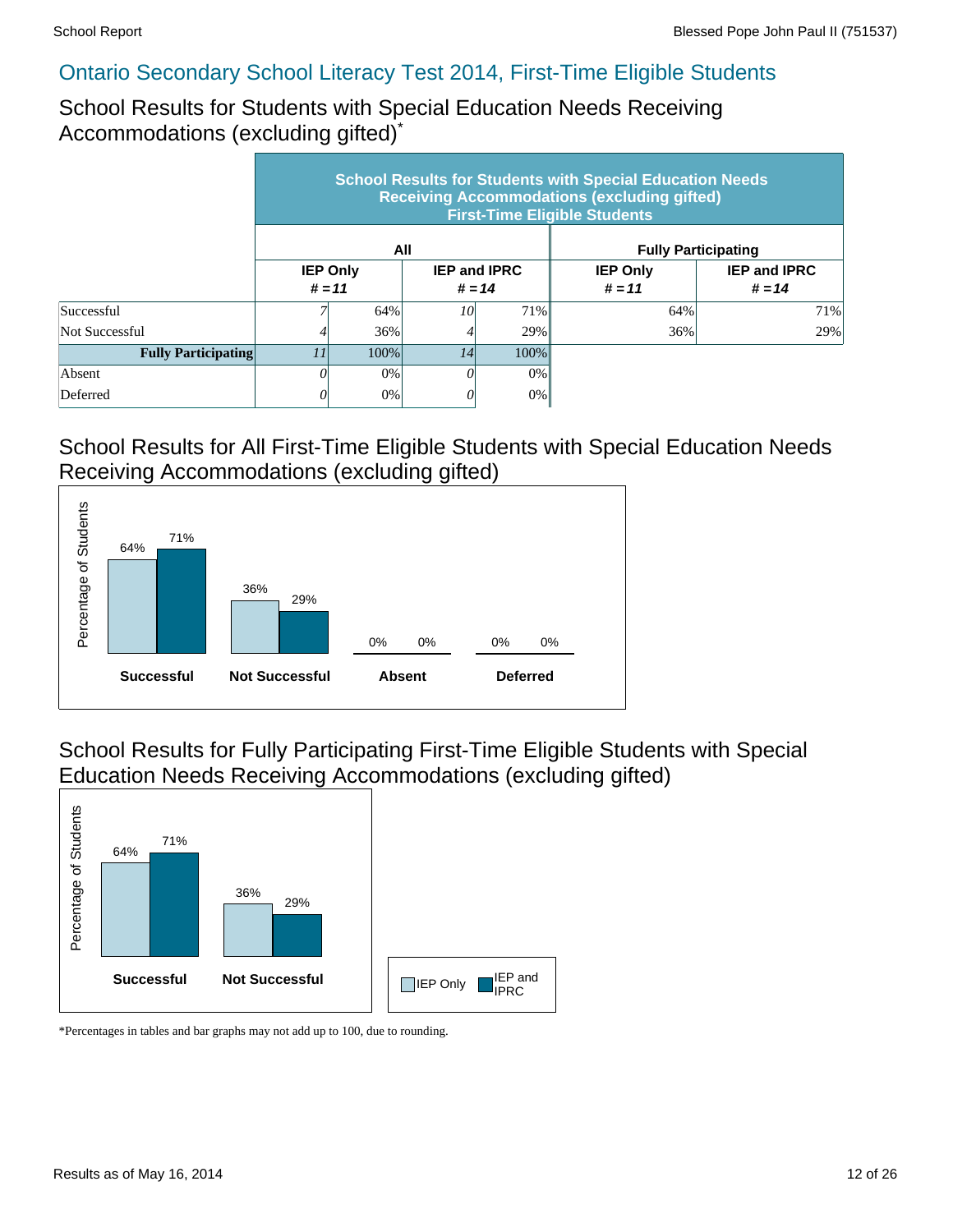Board Results for Students with Special Education Needs Receiving Accommodations (excluding gifted)\*

|                            | <b>Board Results for Students with Special Education Needs</b><br><b>Receiving Accommodations (excluding gifted)</b><br><b>First-Time Eligible Students</b> |                              |                                  |         |                              |                                  |  |  |  |  |
|----------------------------|-------------------------------------------------------------------------------------------------------------------------------------------------------------|------------------------------|----------------------------------|---------|------------------------------|----------------------------------|--|--|--|--|
|                            |                                                                                                                                                             |                              | All                              |         | <b>Fully Participating</b>   |                                  |  |  |  |  |
|                            |                                                                                                                                                             | <b>IEP Only</b><br>$# = 328$ | <b>IEP and IPRC</b><br>$# = 549$ |         | <b>IEP Only</b><br>$# = 323$ | <b>IEP and IPRC</b><br>$# = 548$ |  |  |  |  |
| Successful                 | 177                                                                                                                                                         | 54%                          | 317                              | 58%     | 55%                          | 58%                              |  |  |  |  |
| Not Successful             | <i>146</i>                                                                                                                                                  | 45%                          | 231                              | 42%     | 45%                          | 42%                              |  |  |  |  |
| <b>Fully Participating</b> | 323<br>98%                                                                                                                                                  |                              | 548                              | $100\%$ |                              |                                  |  |  |  |  |
| Absent                     |                                                                                                                                                             | 2%                           |                                  | $< 1\%$ |                              |                                  |  |  |  |  |
| Deferred                   |                                                                                                                                                             | 0%                           |                                  | 0%      |                              |                                  |  |  |  |  |

#### Board Results for All First-Time Eligible Students with Special Education Needs Receiving Accommodations (excluding gifted)



Board Results for Fully Participating First-Time Eligible Students with Special Education Needs Receiving Accommodations (excluding gifted)

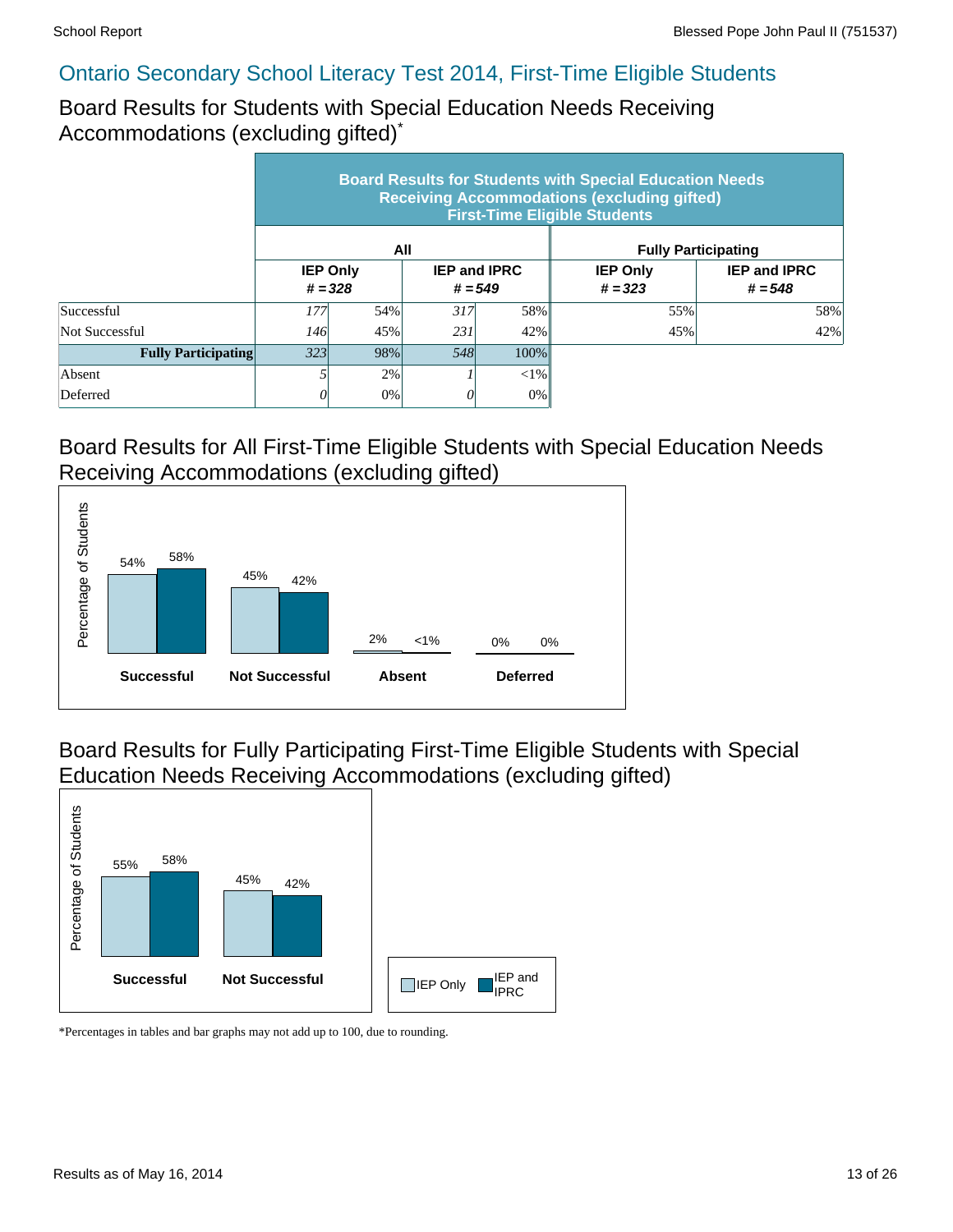Provincial Results for Students with Special Education Needs Receiving Accommodations (excluding gifted)\*

|                            | <b>Provincial Results for Students with Special Education Needs</b><br><b>Receiving Accommodations (excluding gifted)</b><br><b>First-Time Eligible Students</b> |                               |                                    |       |                                |                                    |  |  |  |  |
|----------------------------|------------------------------------------------------------------------------------------------------------------------------------------------------------------|-------------------------------|------------------------------------|-------|--------------------------------|------------------------------------|--|--|--|--|
|                            |                                                                                                                                                                  |                               | All                                |       | <b>Fully Participating</b>     |                                    |  |  |  |  |
|                            |                                                                                                                                                                  | <b>IEP Only</b><br>$# = 8667$ | <b>IEP and IPRC</b><br>$# = 12765$ |       | <b>IEP Only</b><br>$# = 8,371$ | <b>IEP and IPRC</b><br>$# = 12452$ |  |  |  |  |
| Successful                 | 4 5 1 2                                                                                                                                                          | 52%                           | 6.050                              | 47%   | 54%                            | 49%                                |  |  |  |  |
| Not Successful             | 3859                                                                                                                                                             | 45%                           | 6.402                              | 50%   | 46%                            | 51%                                |  |  |  |  |
| <b>Fully Participating</b> | 8 3 7 1<br>97%                                                                                                                                                   |                               | 12,452                             | 98%   |                                |                                    |  |  |  |  |
| Absent                     | 296                                                                                                                                                              | 3%                            | 313                                | 2%    |                                |                                    |  |  |  |  |
| Deferred                   |                                                                                                                                                                  | 0%                            |                                    | $0\%$ |                                |                                    |  |  |  |  |

#### Provincial Results for All First-Time Eligible Students with Special Education Needs Receiving Accommodations (excluding gifted)



Provincial Results for Fully Participating First-Time Eligible Students with Special Education Needs Receiving Accommodations (excluding gifted)

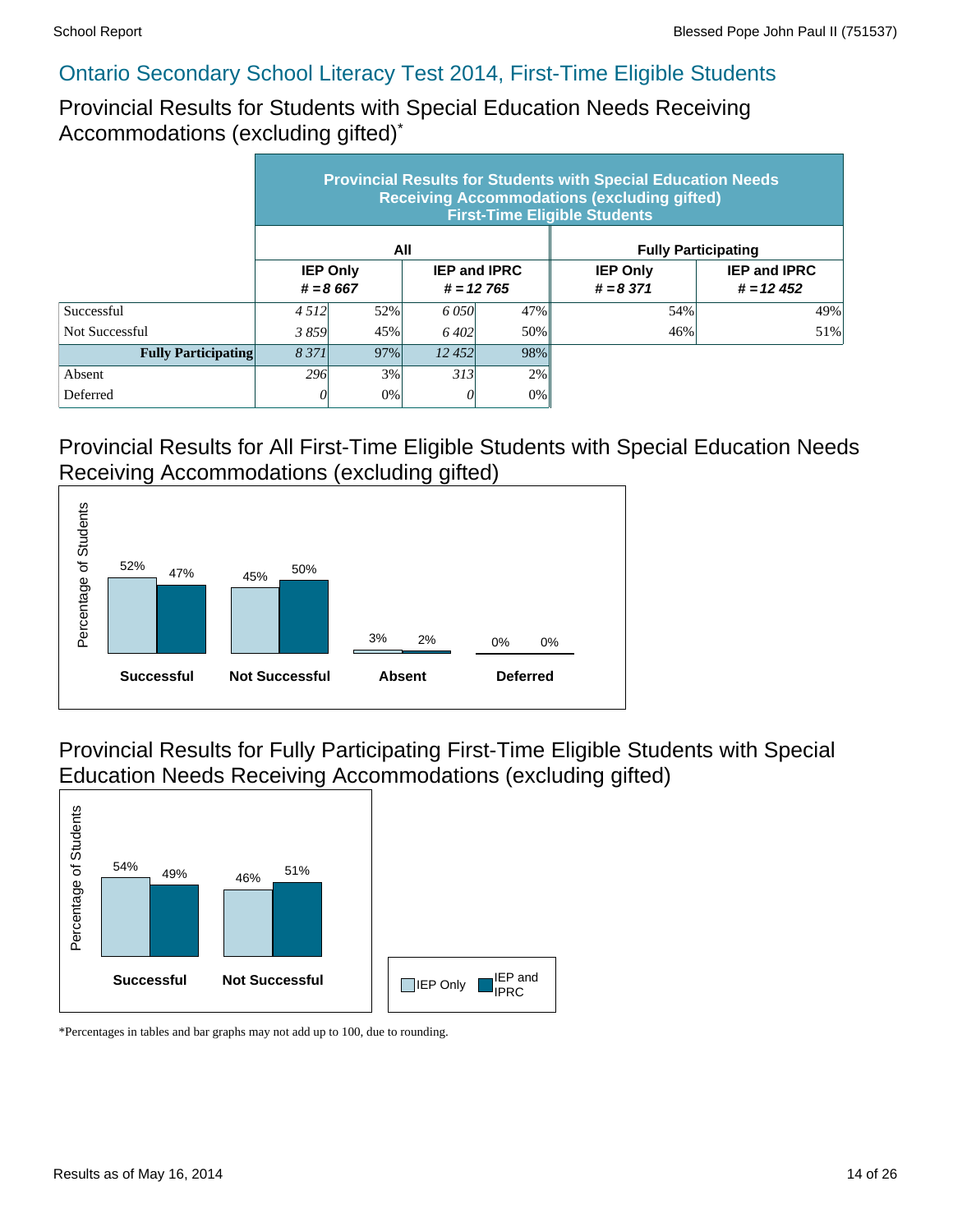# Results for Students Taking Academic English Course\*

|                            | <b>Results for Students Taking</b><br><b>Academic English Course</b><br><b>First-Time Eligible Students</b> |          |                            |                                 |                            |                            |                                |  |  |  |  |
|----------------------------|-------------------------------------------------------------------------------------------------------------|----------|----------------------------|---------------------------------|----------------------------|----------------------------|--------------------------------|--|--|--|--|
|                            |                                                                                                             |          | All                        |                                 |                            | <b>Fully Participating</b> |                                |  |  |  |  |
|                            | <b>School</b><br>$# = 272$                                                                                  |          | <b>Board</b><br>$# = 4957$ | <b>Province</b><br>$# = 102020$ | <b>School</b><br>$# = 271$ | <b>Board</b><br>$# = 4869$ | <b>Province</b><br>$# = 99943$ |  |  |  |  |
| Successful                 | 244                                                                                                         | 90%      | 92%                        | 92%                             | 90%                        | 93%                        | 94%                            |  |  |  |  |
| Not Successful             | 27                                                                                                          | 10%      | 7%                         | $6\%$                           | 10%                        | 7%                         | 6%                             |  |  |  |  |
| <b>Fully Participating</b> | 271                                                                                                         | 100%     | 98%                        | 98%                             |                            |                            |                                |  |  |  |  |
| Absent                     |                                                                                                             | ${<}1\%$ | $<$ 1%                     | 1%                              |                            |                            |                                |  |  |  |  |
| Deferred                   | 0                                                                                                           | 0%       | 2%                         | 1%                              |                            |                            |                                |  |  |  |  |

#### Results for All First-Time Eligible Students Taking Academic English Course



Results for Fully Participating First-Time Eligible Students Taking Academic English Course

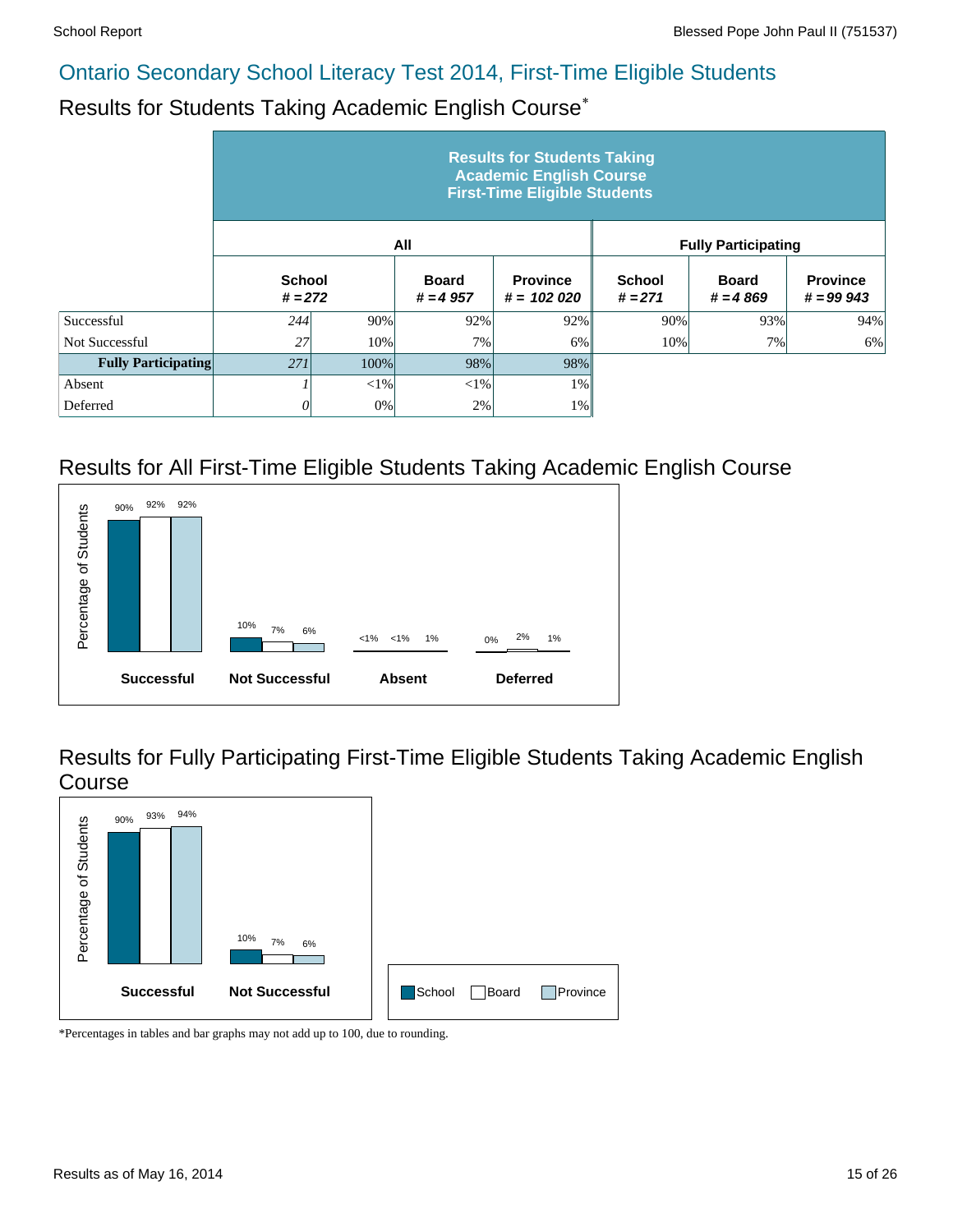# Results for Students Taking Applied English Course\*

|                            | <b>Results for Students Taking</b><br><b>Applied English Course</b><br><b>First-Time Eligible Students</b> |     |                            |                                 |                           |                            |                                |  |  |  |  |  |
|----------------------------|------------------------------------------------------------------------------------------------------------|-----|----------------------------|---------------------------------|---------------------------|----------------------------|--------------------------------|--|--|--|--|--|
|                            |                                                                                                            |     | All                        |                                 |                           | <b>Fully Participating</b> |                                |  |  |  |  |  |
|                            | <b>School</b><br>$# = 26$                                                                                  |     | <b>Board</b><br>$# = 1508$ | <b>Province</b><br>$# = 30,331$ | <b>School</b><br>$# = 23$ | <b>Board</b><br>$# = 1232$ | <b>Province</b><br>$# = 27272$ |  |  |  |  |  |
| Successful                 | 13                                                                                                         | 50% | 43%                        | 45%                             | 57%                       | 52%                        | 50%                            |  |  |  |  |  |
| Not Successful             | 10 <sup>°</sup>                                                                                            | 38% | 39%                        | 45%                             | 43%                       | 48%                        | 50%                            |  |  |  |  |  |
| <b>Fully Participating</b> | 23                                                                                                         | 88% | 82%                        | 90%                             |                           |                            |                                |  |  |  |  |  |
| Absent                     | 0                                                                                                          | 0%  | 1%                         | 3%                              |                           |                            |                                |  |  |  |  |  |
| Deferred                   | 3                                                                                                          | 12% | 17%                        | 7%                              |                           |                            |                                |  |  |  |  |  |

#### Results for All First-Time Eligible Students Taking Applied English Course



Results for Fully Participating First-Time Eligible Students Taking Applied English Course

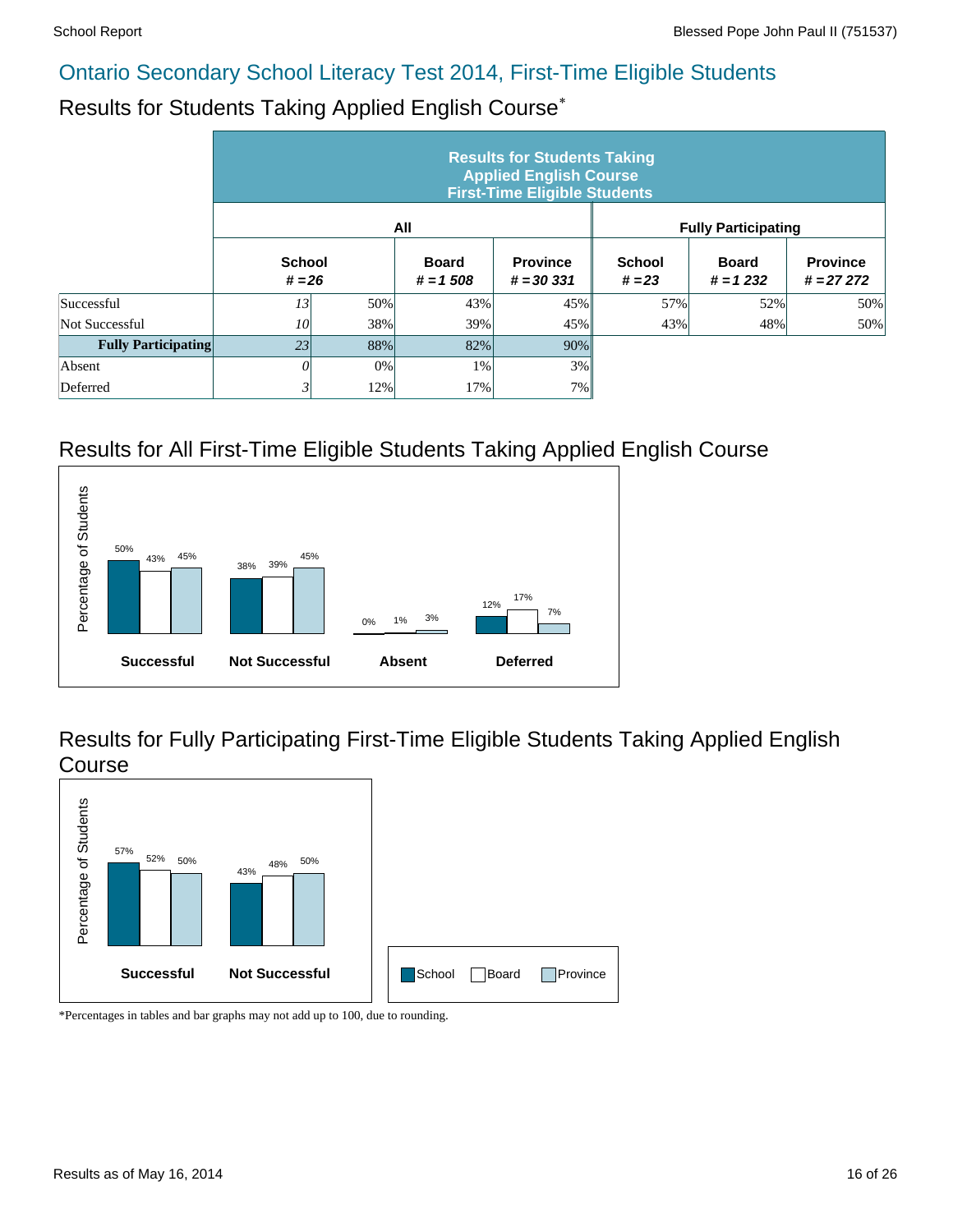#### Results for Students Taking Locally Developed English Course\*

|                            |                            |     |                           | <b>Results for Students Taking</b><br><b>Locally Developed English Course</b><br><b>First-Time Eligible Students</b> |                            |                            |                               |
|----------------------------|----------------------------|-----|---------------------------|----------------------------------------------------------------------------------------------------------------------|----------------------------|----------------------------|-------------------------------|
|                            |                            |     | All                       |                                                                                                                      |                            | <b>Fully Participating</b> |                               |
|                            | <b>School</b><br>$# = N/R$ |     | <b>Board</b><br>$# = 166$ | <b>Province</b><br>$# = 4744$                                                                                        | <b>School</b><br>$# = N/R$ | <b>Board</b><br>$# = 41$   | <b>Province</b><br>$# = 2662$ |
| Successful                 | N/R                        | N/R | 4%                        | 5%                                                                                                                   | N/R                        | 15%                        | 10%                           |
| Not Successful             | N/R                        | N/R | 21%                       | 51%                                                                                                                  | N/R                        | 85%                        | 90%                           |
| <b>Fully Participating</b> | N/R                        | N/R | 25%                       | 56%                                                                                                                  |                            |                            |                               |
| Absent                     | N/R                        | N/R | 0%                        | 5%                                                                                                                   |                            |                            |                               |
| Deferred                   | N/R                        | N/R | 75%                       | 39%                                                                                                                  |                            |                            |                               |

#### Results for All First-Time Eligible Students Taking Locally Developed English Course



Results for Fully Participating First-Time Eligible Students Taking Locally Developed English Course

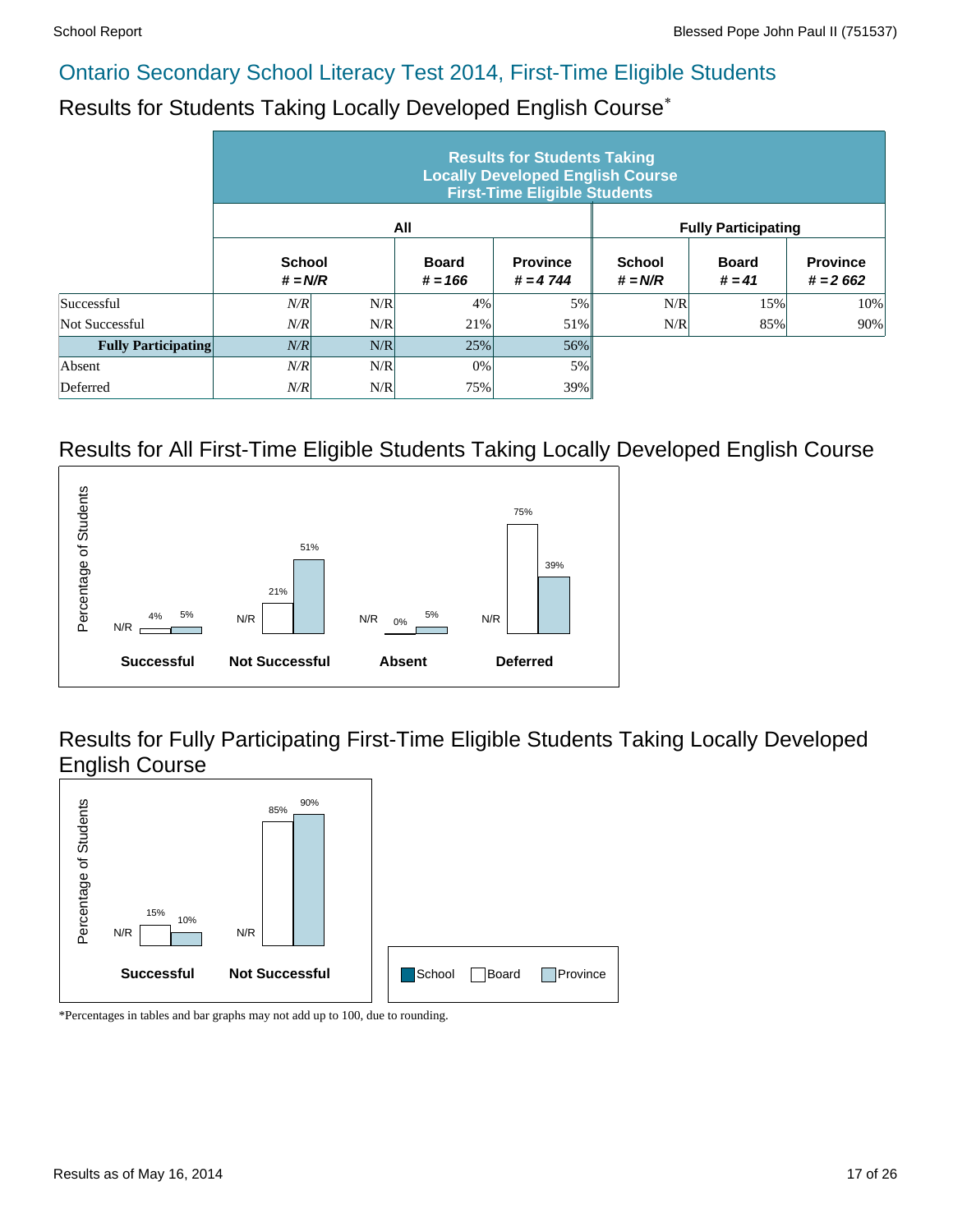# Results for Students Taking ESL/ELD Course\*

|                            | <b>Results for Students Taking</b><br><b>ESL/ELD Course</b><br><b>First-Time Eligible Students</b> |     |                           |                               |                            |                            |                               |  |  |  |  |  |
|----------------------------|----------------------------------------------------------------------------------------------------|-----|---------------------------|-------------------------------|----------------------------|----------------------------|-------------------------------|--|--|--|--|--|
|                            |                                                                                                    |     | All                       |                               |                            | <b>Fully Participating</b> |                               |  |  |  |  |  |
|                            | <b>School</b><br>$# = N/R$                                                                         |     | <b>Board</b><br>$# = 389$ | <b>Province</b><br>$# = 3201$ | <b>School</b><br>$# = N/R$ | <b>Board</b><br>$# = 95$   | <b>Province</b><br>$# = 1058$ |  |  |  |  |  |
| Successful                 | N/R                                                                                                | N/R | 15%                       | 17%                           | N/R                        | 61%                        | 53%                           |  |  |  |  |  |
| Not Successful             | N/R                                                                                                | N/R | 10%                       | 16%                           | N/R                        | 39%                        | 47%                           |  |  |  |  |  |
| <b>Fully Participating</b> | N/R                                                                                                | N/R | 24%                       | 33%                           |                            |                            |                               |  |  |  |  |  |
| Absent                     | N/R                                                                                                | N/R | 1%                        | $1\%$                         |                            |                            |                               |  |  |  |  |  |
| Deferred                   | N/R                                                                                                | N/R | 75%                       | 65%                           |                            |                            |                               |  |  |  |  |  |

#### Results for All First-Time Eligible Students Taking ESL/ELD Course



#### Results for Fully Participating First-Time Eligible Students Taking ESL/ELD Course

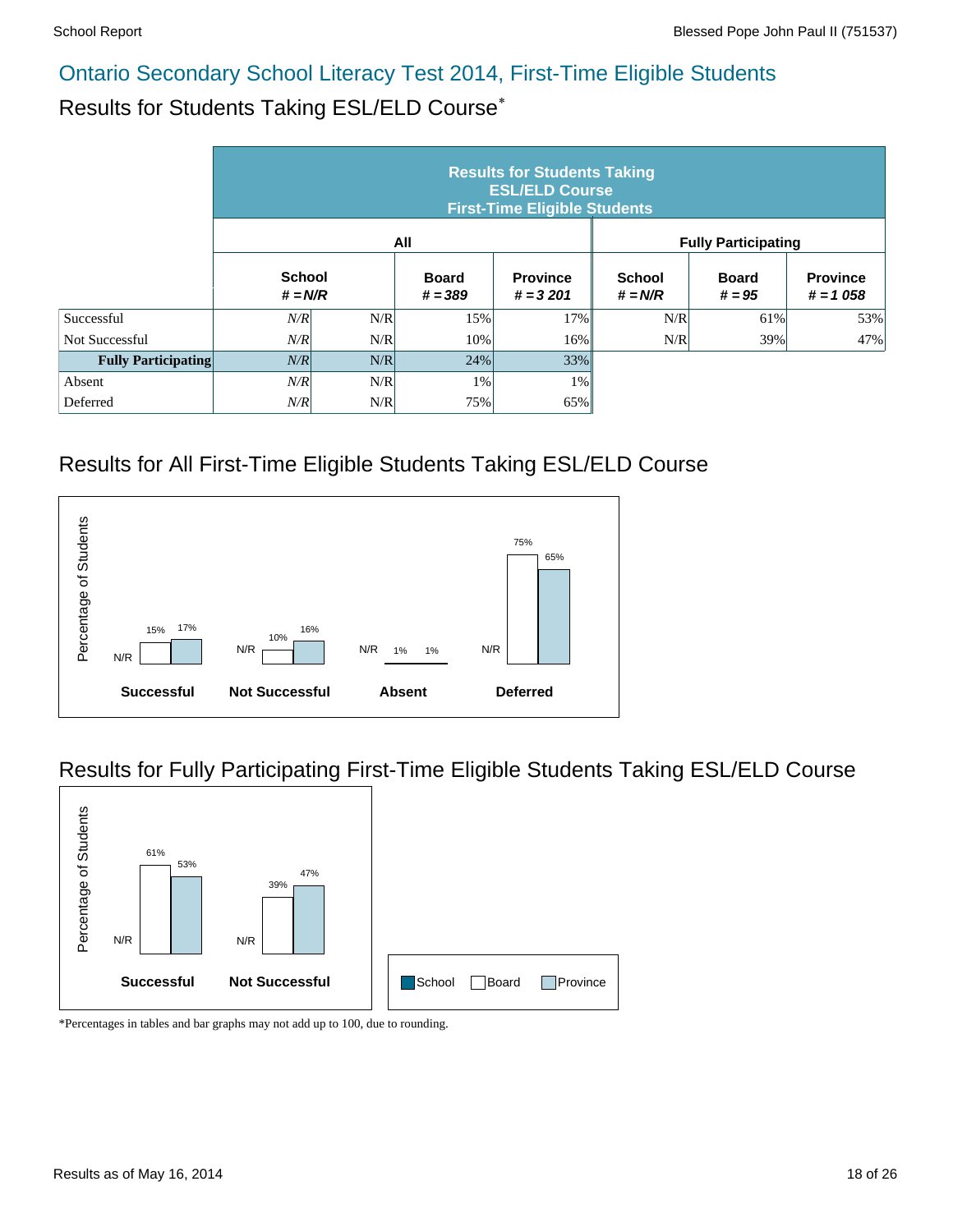#### Contextual Information over Time

This information provides a context for interpreting the school's results of the current and previous administrations.

|                                                                                        | Apr. 2010 | <b>Mar. 2011</b> | Mar. 2012 | <b>Spr. 2013</b> | <b>Mar. 2014</b> |
|----------------------------------------------------------------------------------------|-----------|------------------|-----------|------------------|------------------|
| <b>Enrolment</b>                                                                       |           |                  |           |                  |                  |
| Number of first-time eligible students                                                 | 336       | 336              | 348       | 364              | 317              |
| Number of students who were exempted                                                   | 0         | 2                | 1         | $\overline{c}$   | $\mathfrak{Z}$   |
| <b>Participation in the Test</b>                                                       |           |                  |           |                  |                  |
| Of all first-time eligible students, those who participated fully in the<br>assessment | 95%       | 98%              | 94%       | 96%              | 94%              |
| Of all first-time eligible students, those who were absent                             | 0%        | 0%               | 0%        | 0%               | $<$ 1%           |
| Of all first-time eligible students, those who were deferred                           | 5%        | 2%               | 6%        | 4%               | 6%               |
| Gender <sup>†</sup> Based on number of first-time eligible students                    |           |                  |           |                  |                  |
| Female                                                                                 | 47%       | 49%              | 51%       | 45%              | 51%              |
| Male                                                                                   | 53%       | 51%              | 49%       | 55%              | 49%              |
| Gender not specified                                                                   | 0%        | 0%               | 0%        | 0%               | 0%               |
| Student Status <sup>†</sup> Based on number of first-time eligible students            |           |                  |           |                  |                  |
| English language learners*                                                             | 4%        | 6%               | 9%        | 5%               | 7%               |
| English language learners receiving special provisions**                               | 0%        | 0%               | 8%        | 1%               | 5%               |
| Students with special education needs (excluding<br>gifted)*                           | 10%       | 8%               | 11%       | 12%              | 10%              |
| Students with special education needs receiving accommodations<br>(excluding gifted)** | 7%        | 4%               | 10%       | 10%              | 8%               |
| Course Type in English <sup>†</sup> Based on number of first-time eligible students    |           |                  |           |                  |                  |
| Academic                                                                               | 79%       | 75%              | 82%       | 81%              | 86%              |
| Applied                                                                                | 19%       | 22%              | 16%       | 13%              | 8%               |
| Locally developed                                                                      | 2%        | 1%               | $<$ l $%$ | 2%               | 4%               |
| <b>ESL/ELD</b>                                                                         | $0\%$     | 1%               | 2%        | 3%               | 2%               |
| Other                                                                                  | 0%        | 0%               | 1%        | 1%               | $<$ 1%           |
| Language <sup>††</sup> Based on Student Questionnaire data                             |           |                  |           |                  |                  |
| Number of Respondents:                                                                 | 320       | 325              | 328       | 349              | 298              |
| First language learned at home was other than English                                  | 32%       | 29%              | 32%       | 34%              | 34%              |
| Speak only or mostly English at home                                                   | 71%       | 69%              | 65%       | 65%              | 62%              |
| Speak another language (or other languages) as often as English at<br>home             | 23%       | 25%              | 30%       | 29%              | 32%              |
| Speak only or mostly another language (or other languages) at home                     | 5%        | 5%               | 5%        | 6%               | 6%               |

† Contextual data are provided by schools and/or boards through the Student Data Collection process. Some data may be missing because they were not provided by schools or boards.

\* See Explanation of Terms.

Percentages are based on fully participating students.

†† Contextual data pertaining to "language" are gathered from the Student Questionnaire completed by students. Some data may be missing because they were not provided by students.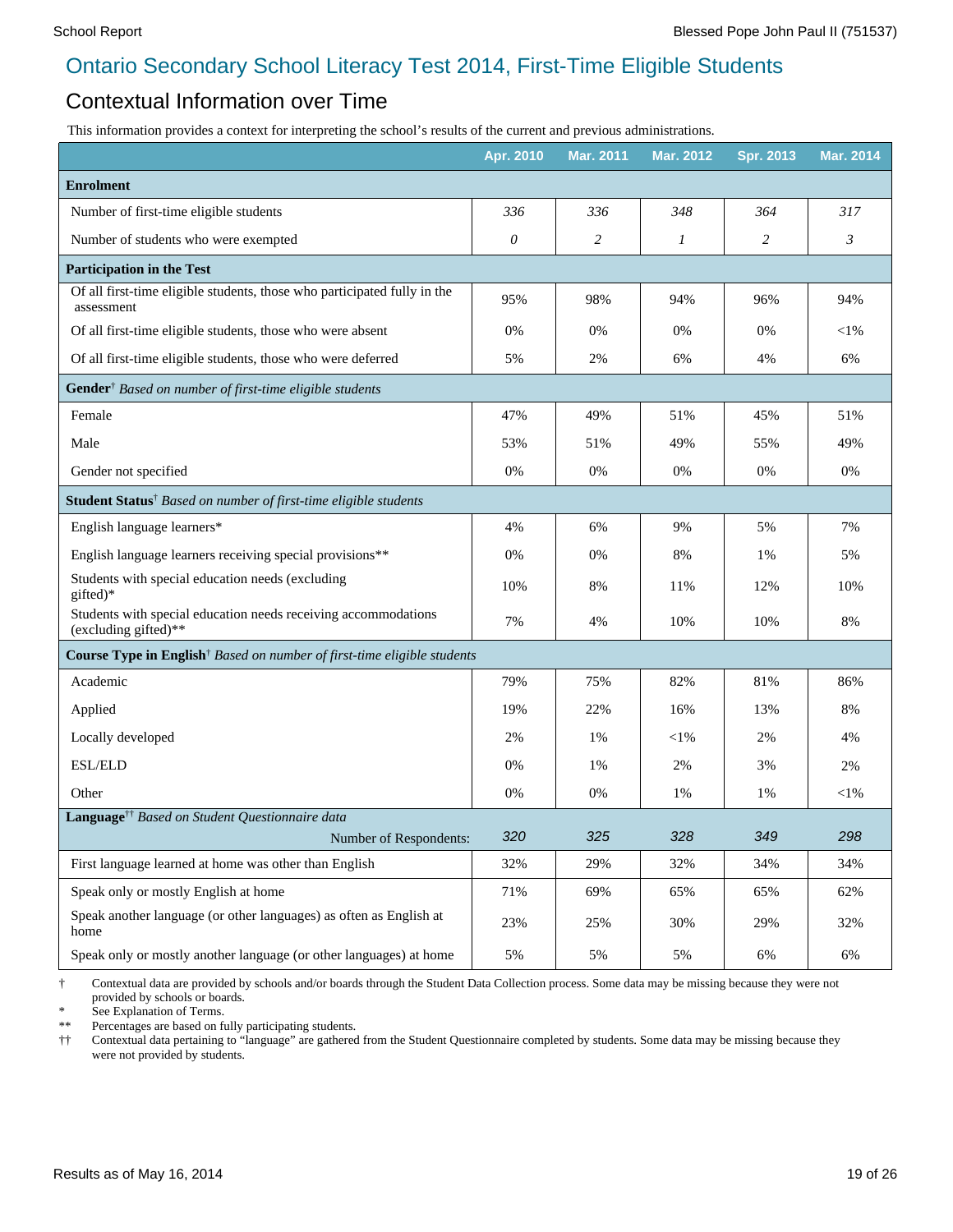#### Ontario Secondary School Literacy Test 2014, First-Time Eligible Students Results over Time, April 2010–March 2014

| <b>School Results over Time*</b>            |           |       |           |     |           |     |            |     |           |        |
|---------------------------------------------|-----------|-------|-----------|-----|-----------|-----|------------|-----|-----------|--------|
|                                             | April '10 |       | March '11 |     | March '12 |     | Spring '13 |     | March '14 |        |
| All<br><i>Students</i>                      | 336       |       | 336       |     | 348       |     | 364        |     | 317       |        |
| Successful (all)                            | 261       | 78%   | 271       | 81% | 287       | 82% | 300        | 82% | 257       | 81%    |
| Not Successful                              | 59        | 18%   | 58        | 17% | 41        | 12% | 50         | 14% | 41        | 13%    |
| <b>Fully</b><br><b>Participating</b>        | 320l      | 95%   | 329       | 98% | 328       | 94% | 350        | 96% | 298       | 94%    |
| Absent                                      | $\theta$  | $0\%$ | $\Omega$  | 0%  | $\theta$  | 0%  | 0          | 0%  |           | $<$ 1% |
| Deferred                                    | 16        | 5%    |           | 2%  | 20        | 6%  | 14         | 4%  | 18        | 6%     |
| Fullv<br><b>Participating</b><br>Successful | 261       | 82%   | 271       | 82% | 287       | 88% | 300        | 86% | 257       | 86%    |



| <b>Board Results over Time*</b>             |           |     |           |        |           |       |            |        |           |          |
|---------------------------------------------|-----------|-----|-----------|--------|-----------|-------|------------|--------|-----------|----------|
|                                             | April '10 |     | March '11 |        | March '12 |       | Spring '13 |        | March '14 |          |
| All<br><i>Students</i>                      | 7 2 6 3   |     | 7414      |        | 7050      |       | 7268       |        | 7 102     |          |
| Successful (all)                            | 5 5 0 7   | 76% | 5 671     | $76\%$ | 5 2 2 6   | 74%   | 5416       | 75%    | 5 2 8 2   | 74%      |
| Not Successful                              | 1 161     | 16% | 1 148     | 15%    | 1 1 4 3   | 16%   | 1 192      | 16%    | 1 002     | 14%      |
| <b>Fully</b><br><b>Participating</b>        | 6 6 6 8   | 92% | 6819      | 92%    | 6369      | 90%   | 6 608      | 91%    | 6 2 8 4   | 88%      |
| Absent                                      | 63        | 1%  | 51        | $1\%$  | 48        | $1\%$ | 8          | $<$ 1% | 32        | ${<}1\%$ |
| Deferred                                    | 532l      | 7%  | 544       | 7%     | 633       | 9%    | 652        | 9%     | 786       | 11%      |
| Fullv<br><b>Participating</b><br>Successful | 5 5 0 7   | 83% | 5 671     | 83%    | 5 2 2 6   | 82%   | 5416       | 82%    | 5 2 8 2   | 84%      |



|                                             | <b>Provincial Results over Time*</b> |     |           |        |         |           |         |            |           |     |
|---------------------------------------------|--------------------------------------|-----|-----------|--------|---------|-----------|---------|------------|-----------|-----|
|                                             | April '10                            |     | March '11 |        |         | March '12 |         | Spring '13 | March '14 |     |
| All<br><i>Students</i>                      | 153 490                              |     | 153 635   |        | 147 306 |           | 143 358 |            | 141 815   |     |
| Successful (all)                            | 120 218                              | 78% | 118 961   | $77\%$ | 112717  | $77\%$    | 110 162 | 77%        | 108 914   | 77% |
| Not Successful                              | 22 737                               | 15% | 24 28 5   | 16%    | 24 28 5 | 16%       | 23871   | 17%        | 22 798    | 16% |
| Fullv<br><b>Participating</b>               | 142 955                              | 93% | 143 246   | 93%    | 137 002 | 93%       | 134 033 | 93%        | 131712    | 93% |
| Absent                                      | 3479                                 | 2%  | 3 2 3 7   | 2%     | 2966    | 2%        | 2059    | 1%         | 2 5 2 1   | 2%  |
| Deferred                                    | 7056                                 | 5%  | 7 1 5 2   | 5%     | 7338    | 5%        | 7 2 6 6 | 5%         | 7582      | 5%  |
| Fully<br><b>Participating</b><br>Successful | 120 218                              | 84% | 118 961   | 83%    | 112717  | 82%       | 110 162 | 82%        | 108 914   | 83% |



\* Percentages in tables may not add up to 100, due to rounding.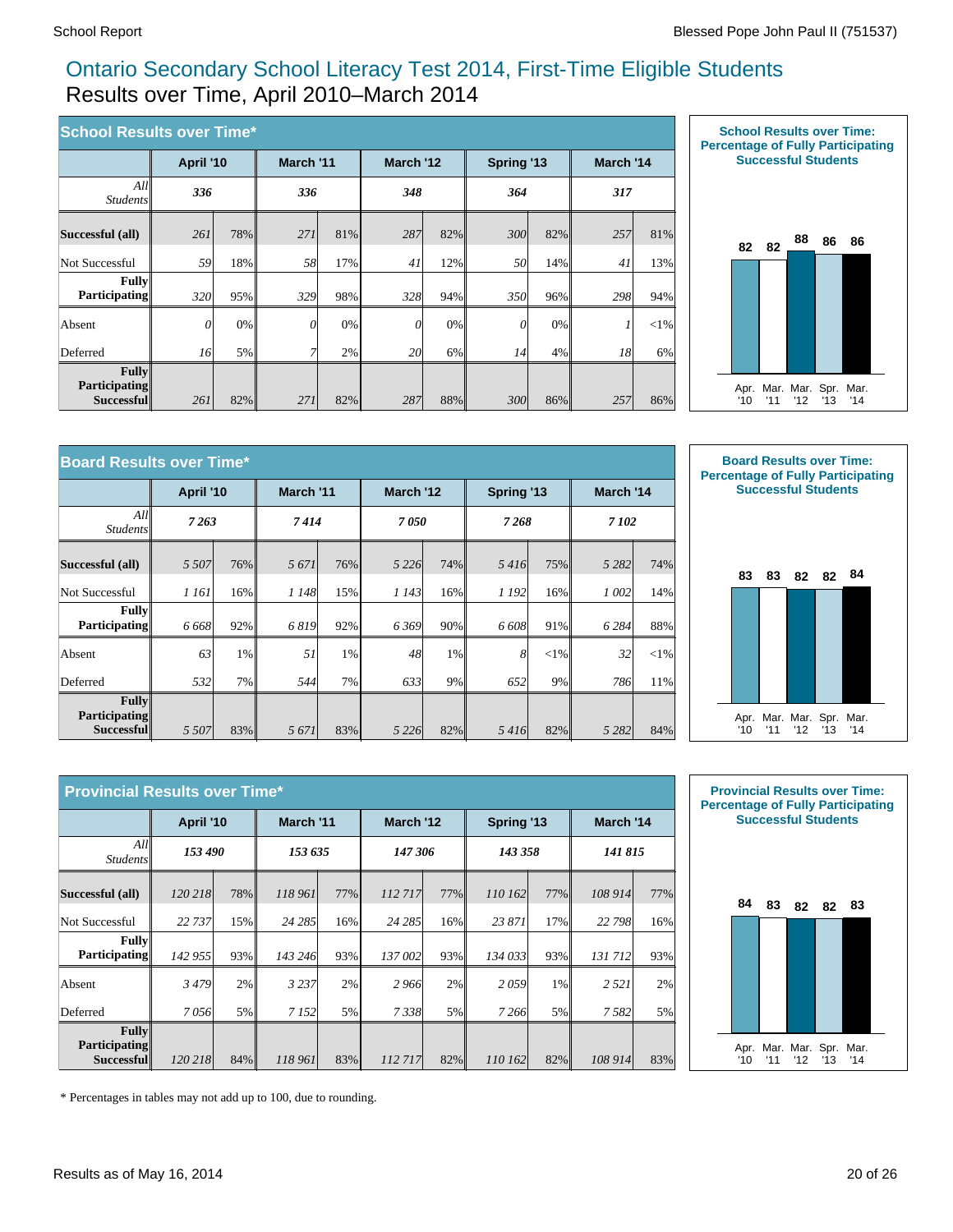

#### **Number of First-Time Eligible Students†**

|          |        | <b>April 2010</b> |               | <b>March 2011</b> |        | <b>March 2012</b> |               | Spring 2013 |               | March 2014  |
|----------|--------|-------------------|---------------|-------------------|--------|-------------------|---------------|-------------|---------------|-------------|
|          | Female | <b>Male</b>       | <b>Female</b> | <b>Male</b>       | Female | <b>Male</b>       | <b>Female</b> | <b>Male</b> | <b>Female</b> | <b>Male</b> |
| School   | 159    | 177               | 166           | 170               | 176    | 172               | 164           | 200         | 163           | 154         |
| Board    | 3706   | 3557              | 3754          | 3 660             | 3547   | 3503              | 3 7 7 2       | 3496        | 3628          | 3474        |
| Province | 74 545 | 78 940            | 74 954        | 78 681            | 71934  | 75 370            | 70 092        | 73 260      | 69 290        | 72 521      |
|          |        |                   |               |                   |        |                   |               |             |               |             |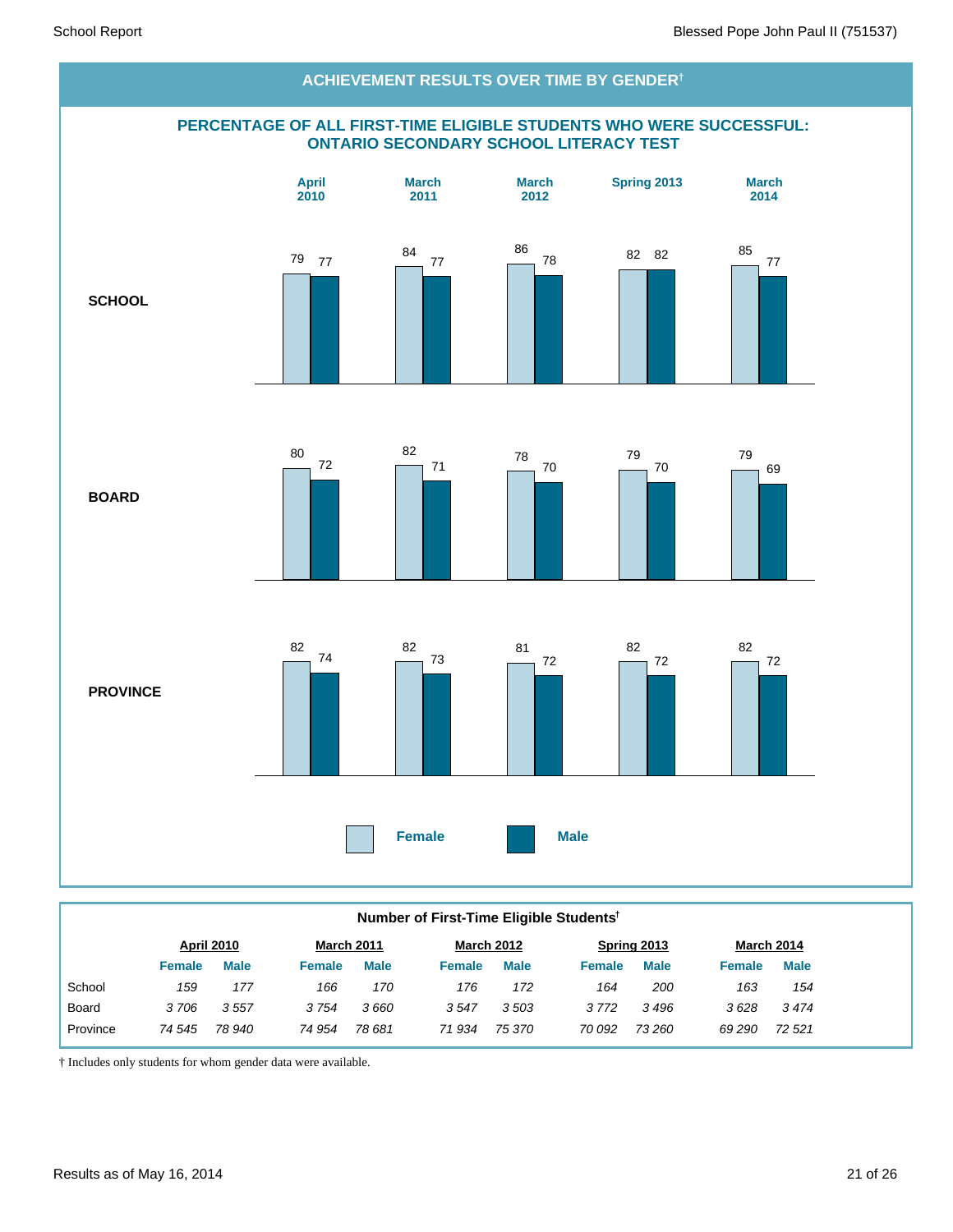

|          | Number of Fully Participating First-Time Eligible Students <sup>†</sup> |                   |               |                   |               |                   |               |             |               |                   |  |  |
|----------|-------------------------------------------------------------------------|-------------------|---------------|-------------------|---------------|-------------------|---------------|-------------|---------------|-------------------|--|--|
|          |                                                                         | <b>April 2010</b> |               | <b>March 2011</b> |               | <b>March 2012</b> |               | Spring 2013 |               | <b>March 2014</b> |  |  |
|          | <b>Female</b>                                                           | <b>Male</b>       | <b>Female</b> | <b>Male</b>       | <b>Female</b> | <b>Male</b>       | <b>Female</b> | <b>Male</b> | <b>Female</b> | <b>Male</b>       |  |  |
| School   | 153                                                                     | 167               | 162           | 167               | 165           | 163               | 159           | 191         | 157           | 141               |  |  |
| Board    | 3449                                                                    | 3219              | 3536          | 3283              | 3254          | 3 1 1 5           | 3505          | 3 103       | 3283          | 3001              |  |  |
| Province | 70 055                                                                  | 72 896            | 70 606        | 72 640            | 67631         | 69 369            | 66 262        | 67 765      | 65018         | 66 692            |  |  |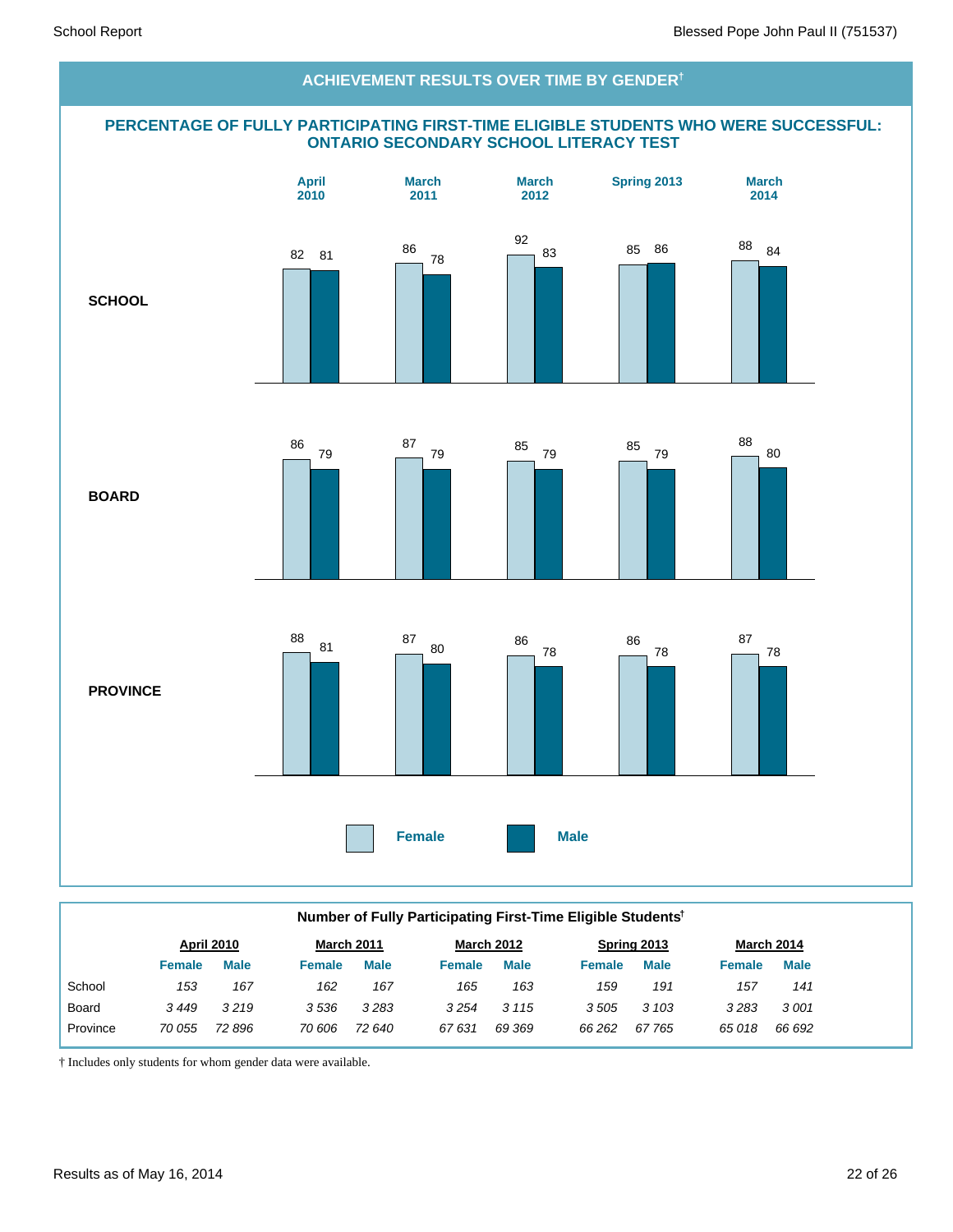|                                                                                     | <b>STUDENT QUESTIONNAIRE RESULTS FOR THIS SCHOOL (# = 298)</b> |                                                                        |
|-------------------------------------------------------------------------------------|----------------------------------------------------------------|------------------------------------------------------------------------|
| <b>Questionnaire Item</b>                                                           | Percentage of Students*<br>100<br>$\pmb{0}$                    | <b>Number of</b><br><b>Students</b><br>Who<br><b>Answered</b><br>"Yes" |
| 1. Types of materials students read in English outside school most weeks:           |                                                                |                                                                        |
| non-fiction books, e.g., biographies                                                | 41<br>59                                                       | 122                                                                    |
| comics                                                                              | 59<br>41                                                       | 122                                                                    |
| Web sites, e-mail, chat messages                                                    | $95 \overline{\smash{\big)}\ 5}$                               | 284                                                                    |
| letters                                                                             | 29<br>71                                                       | 87                                                                     |
| magazines                                                                           | 44<br>56                                                       | 131                                                                    |
| manuals, instructions                                                               | 43<br>56                                                       | 129                                                                    |
| newspapers                                                                          | 44<br>56                                                       | 130                                                                    |
| novels, fiction, short stories                                                      | 77<br>23                                                       | 228                                                                    |
| song lyrics, poems                                                                  | 76<br>24                                                       | 226                                                                    |
| religious or spiritual writings                                                     | 40<br>59                                                       | 119                                                                    |
| 2. Types of writing students do in English outside school most weeks:               |                                                                |                                                                        |
| e-mail, chat messages                                                               | $95$ 4                                                         | 284                                                                    |
| letter, journals, diaries                                                           | 38<br>62                                                       | <i>112</i>                                                             |
| notes, directions, instructions                                                     | 56<br>44                                                       | 167                                                                    |
| song lyrics, poems                                                                  | 53<br>46                                                       | 138                                                                    |
| stories, fiction                                                                    | 40<br>60                                                       | 119                                                                    |
| work-related writing                                                                | 66<br>33                                                       | 198                                                                    |
| 3. Types of English language materials students have at home (print or electronic): |                                                                |                                                                        |
| dictionaries, encyclopedias                                                         | 90<br>9 <sup>1</sup>                                           | 269                                                                    |
| books                                                                               | 96 4                                                           | 285                                                                    |
| newspapers                                                                          | 19<br>80                                                       | 239                                                                    |
| magazines                                                                           | 69<br>31                                                       | 205                                                                    |
|                                                                                     | Yes<br><b>No</b>                                               |                                                                        |

\* Percentages may not add to 100, due to a lack of or ambiguous responses. Where there is no number in a bar, the percentage of responses is smaller than four.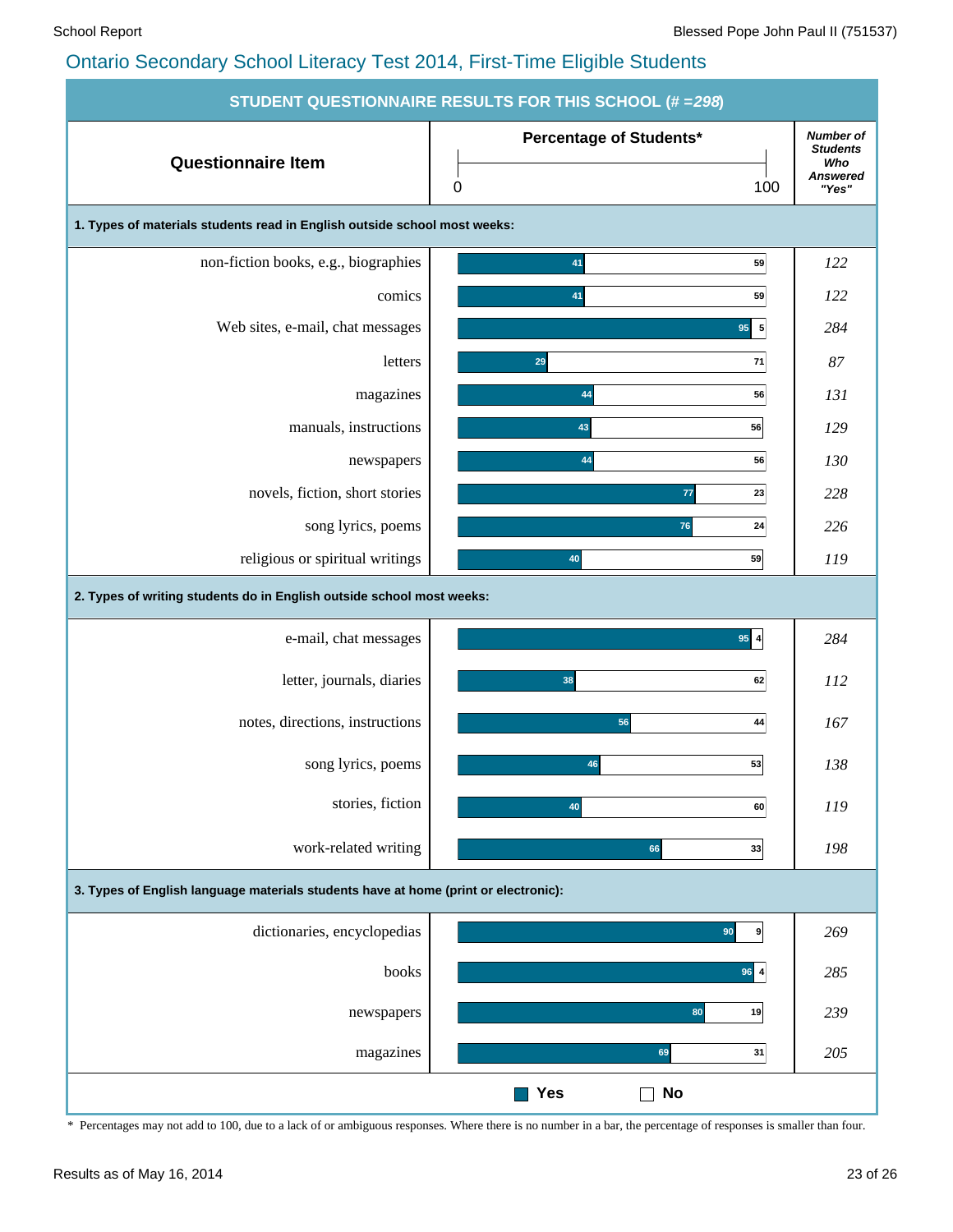| <b>STUDENT QUESTIONNAIRE RESULTS FOR THIS SCHOOL (# = 298)</b>                                               |                                |                                     |  |  |  |  |  |  |  |  |
|--------------------------------------------------------------------------------------------------------------|--------------------------------|-------------------------------------|--|--|--|--|--|--|--|--|
| <b>Questionnaire Item</b>                                                                                    | <b>Percentage of Students*</b> | <b>Number of</b><br><b>Students</b> |  |  |  |  |  |  |  |  |
|                                                                                                              | 100<br>0                       |                                     |  |  |  |  |  |  |  |  |
| 4. Number of hours a week students read materials written in English outside school, not including homework: |                                |                                     |  |  |  |  |  |  |  |  |
| one hour or less                                                                                             | 29                             | 85                                  |  |  |  |  |  |  |  |  |
| more than one hour but less than three hours                                                                 | 35                             | 103                                 |  |  |  |  |  |  |  |  |
| more than three hours but less than five hours                                                               | 20                             | 61                                  |  |  |  |  |  |  |  |  |
| five hours or more                                                                                           | 16                             | 48                                  |  |  |  |  |  |  |  |  |
| 5. Number of hours a week students write in English outside school, not including homework:                  |                                |                                     |  |  |  |  |  |  |  |  |
| one hour or less                                                                                             | 34                             | 100                                 |  |  |  |  |  |  |  |  |
| more than one hour but less than three hours                                                                 | 37                             | 110                                 |  |  |  |  |  |  |  |  |
| more than three hours but less than five hours                                                               | 15                             | 46                                  |  |  |  |  |  |  |  |  |
| five hours or more                                                                                           | 13                             | 40                                  |  |  |  |  |  |  |  |  |
| 6. How often students use a computer at home for homework:                                                   |                                |                                     |  |  |  |  |  |  |  |  |
| don't have a computer at home                                                                                | 3                              | 10                                  |  |  |  |  |  |  |  |  |
| never or hardly ever use a computer for homework                                                             | 4                              | 12                                  |  |  |  |  |  |  |  |  |
| use a computer once or twice a month for homework                                                            | 13                             | 38                                  |  |  |  |  |  |  |  |  |
| use a computer once or twice a week for homework                                                             | 36                             | 107                                 |  |  |  |  |  |  |  |  |
| use a computer almost every day for homework                                                                 | 44                             | 130                                 |  |  |  |  |  |  |  |  |
| 7. First language students learned at home was English:                                                      |                                |                                     |  |  |  |  |  |  |  |  |
| yes                                                                                                          | 66                             | 197                                 |  |  |  |  |  |  |  |  |
| no                                                                                                           | 34                             | 101                                 |  |  |  |  |  |  |  |  |
| 8. Language(s) students speak at home:                                                                       |                                |                                     |  |  |  |  |  |  |  |  |
| only or mostly English                                                                                       | 62                             | 185                                 |  |  |  |  |  |  |  |  |
| another language (or other languages) as often as<br>English                                                 | 32                             | 94                                  |  |  |  |  |  |  |  |  |
| only or mostly another language (or other languages)                                                         | 6                              | 18                                  |  |  |  |  |  |  |  |  |

\* Percentages may not add to 100, due to a lack of or ambiguous responses.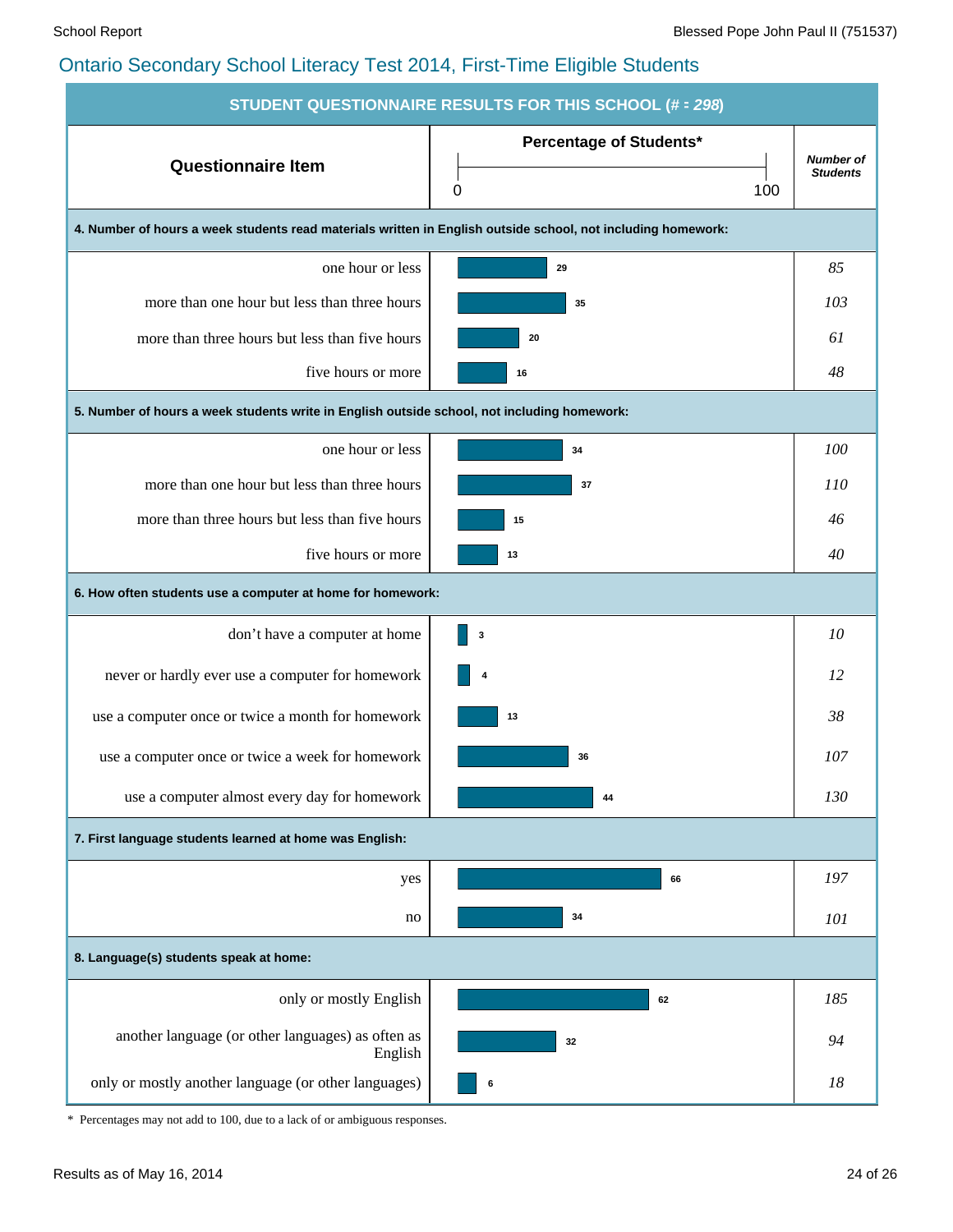|                                                                                                                                                 | <b>School</b>   |                     |                      | <b>Board</b>     |                     |                                | <b>Province</b>    |                         |                              |
|-------------------------------------------------------------------------------------------------------------------------------------------------|-----------------|---------------------|----------------------|------------------|---------------------|--------------------------------|--------------------|-------------------------|------------------------------|
| <b>STUDENT QUESTIONNAIRE RESULTS</b><br>FOR SCHOOL, BOARD AND PROVINCE<br>(all students, female, male)                                          | 298)<br>y.<br>₹ | 157)<br>Female<br># | (141)<br>Vlale<br>#= | 6223)<br>u.<br>₹ | 3256)<br>Femal<br># | 967)<br>Male*<br>(#= 2 $\zeta$ | 128 649<br>₩.<br>₹ | 63748)<br>Female*<br>共生 | $# = 64 900$<br><b>Male*</b> |
| Percentage of students indicating that they                                                                                                     |                 |                     |                      |                  |                     |                                |                    |                         |                              |
| have a computer at home.                                                                                                                        | 96%             | 96%                 | 96%                  | 97%              | 98%                 | 97%                            | 97%                | 97%                     | 96%                          |
| use the computer almost every day for homework.                                                                                                 | 44%             | 49%                 | 38%                  | 34%              | 36%                 | 31%                            | 32%                | 34%                     | 30%                          |
| Percentage of students indicating that they read the following types of materials in English outside school most weeks:                         |                 |                     |                      |                  |                     |                                |                    |                         |                              |
| non-fiction books, e.g., biographies                                                                                                            | 41%             | 34%                 | 48%                  | 38%              | 37%                 | 39%                            | 35%                | 31%                     | 38%                          |
| comics                                                                                                                                          | 41%             | 32%                 | 50%                  | 37%              | 29%                 | 46%                            | 31%                | 23%                     | 39%                          |
| Web sites, e-mail, chat messages                                                                                                                | 95%             | 96%                 | 94%                  | 91%              | 92%                 | 89%                            | 90%                | 92%                     | 88%                          |
| letters                                                                                                                                         | 29%             | 34%                 | 24%                  | 30%              | 33%                 | 27%                            | 25%                | 27%                     | 23%                          |
| magazines                                                                                                                                       | 44%             | 56%                 | 30%                  | 50%              | 61%                 | 37%                            | 49%                | 59%                     | 39%                          |
| manuals, instructions                                                                                                                           | 43%             | 34%                 | 53%                  | 41%              | 33%                 | 50%                            | 36%                | 26%                     | 46%                          |
| newspapers                                                                                                                                      | 44%             | 41%                 | 46%                  | 42%              | 39%                 | 45%                            | 36%                | 33%                     | 38%                          |
| novels, fiction, short stories                                                                                                                  | 77%             | 88%                 | 64%                  | 75%              | 84%                 | 64%                            | 72%                | 82%                     | 61%                          |
| song lyrics, poems                                                                                                                              | 76%             | 89%                 | 62%                  | 74%              | 83%                 | 64%                            | 65%                | 77%                     | 53%                          |
| religious or spiritual writings                                                                                                                 | 40%             | 44%                 | 35%                  | 29%              | 30%                 | 28%                            | 22%                | 23%                     | 21%                          |
| Percentage of students indicating that they read materials written in English outside school, not including homework, for                       |                 |                     |                      |                  |                     |                                |                    |                         |                              |
| more than three hours a week.                                                                                                                   | 37%             | 41%                 | 32%                  | 35%              | 41%                 | 29%                            | 38%                | 44%                     | 33%                          |
| Percentage of students indicating that they have the following English language materials at home (print or electronic):                        |                 |                     |                      |                  |                     |                                |                    |                         |                              |
| dictionaries, encyclopedias                                                                                                                     | 90%             | 90%                 | 90%                  | 87%              | 88%                 | 86%                            | 82%                | 84%                     | 80%                          |
| books                                                                                                                                           | 96%             | 96%                 | 96%                  | 94%              | 96%                 | 92%                            | 94%                | 96%                     | 92%                          |
| newspapers                                                                                                                                      | 80%             | 82%                 | 78%                  | 69%              | 69%                 | 70%                            | 77%                | 78%                     | 77%                          |
| magazines                                                                                                                                       | 69%             | 72%                 | 65%                  | 72%              | 77%                 | 66%                            | 75%                | 79%                     | 72%                          |
| Percentage of students indicating that they do the following types of writing in English outside school most weeks:                             |                 |                     |                      |                  |                     |                                |                    |                         |                              |
| e-mail, chat messages                                                                                                                           | 95%             | 97%                 | 93%                  | 94%              | 95%                 | 92%                            | 94%                | 95%                     | 92%                          |
| letters, journals, diaries                                                                                                                      | 38%             | 54%                 | 19%                  | 31%              | 42%                 | 19%                            | 26%                | 39%                     | 13%                          |
| notes, directions, instructions                                                                                                                 | 56%             | 59%                 | 53%                  | 52%              | 54%                 | 50%                            | 45%                | 47%                     | 43%                          |
| song lyrics, poems                                                                                                                              | 46%             | 56%                 | 35%                  | 43%              | 49%                 | 36%                            | 35%                | 42%                     | 28%                          |
| stories, fiction                                                                                                                                | 40%             | 44%                 | 35%                  | 38%              | 43%                 | 32%                            | 33%                | 39%                     | 27%                          |
| work-related writing                                                                                                                            | 66%             | 65%                 | 68%                  | 61%              | 62%                 | 61%                            | 54%                | 54%                     | 54%                          |
| Percentage of students indicating that they write in English outside school, not including homework, for                                        |                 |                     |                      |                  |                     |                                |                    |                         |                              |
| more than three hours a week.                                                                                                                   | 29%             | 32%                 | 25%                  | 28%              | 29%                 | 27%                            | 25%                | 28%                     | 23%                          |
| Percentage of students indicating that the first language they learned at home was                                                              |                 |                     |                      |                  |                     |                                |                    |                         |                              |
| other than English.                                                                                                                             | 34%             | 36%                 | 31%                  | 35%              | 37%                 | 33%                            | 23%                | 23%                     | 22%                          |
| Percentage of students indicating that they speak the following language(s) at home:**                                                          |                 |                     |                      |                  |                     |                                |                    |                         |                              |
| only or mostly English                                                                                                                          | 62%             | 62%                 | 62%                  | 58%              | 57%                 | 60%                            | 74%                | 74%                     | 74%                          |
| another language (or other languages) as often as English                                                                                       | 32%             | 32%                 | 31%                  | 30%              | 31%                 | 28%                            | 19%                | 19%                     | 18%                          |
| only or mostly another language (or other languages)                                                                                            | 6%              | 5%                  | 7%                   | 11%              | 11%                 | 11%                            | 7%                 | 6%                      | 7%                           |
| Includes only students for whom gender data were available.<br>∗<br>** Percentages may not add to 100, due to a lack of or ambiguous responses. |                 |                     |                      |                  |                     |                                |                    |                         |                              |